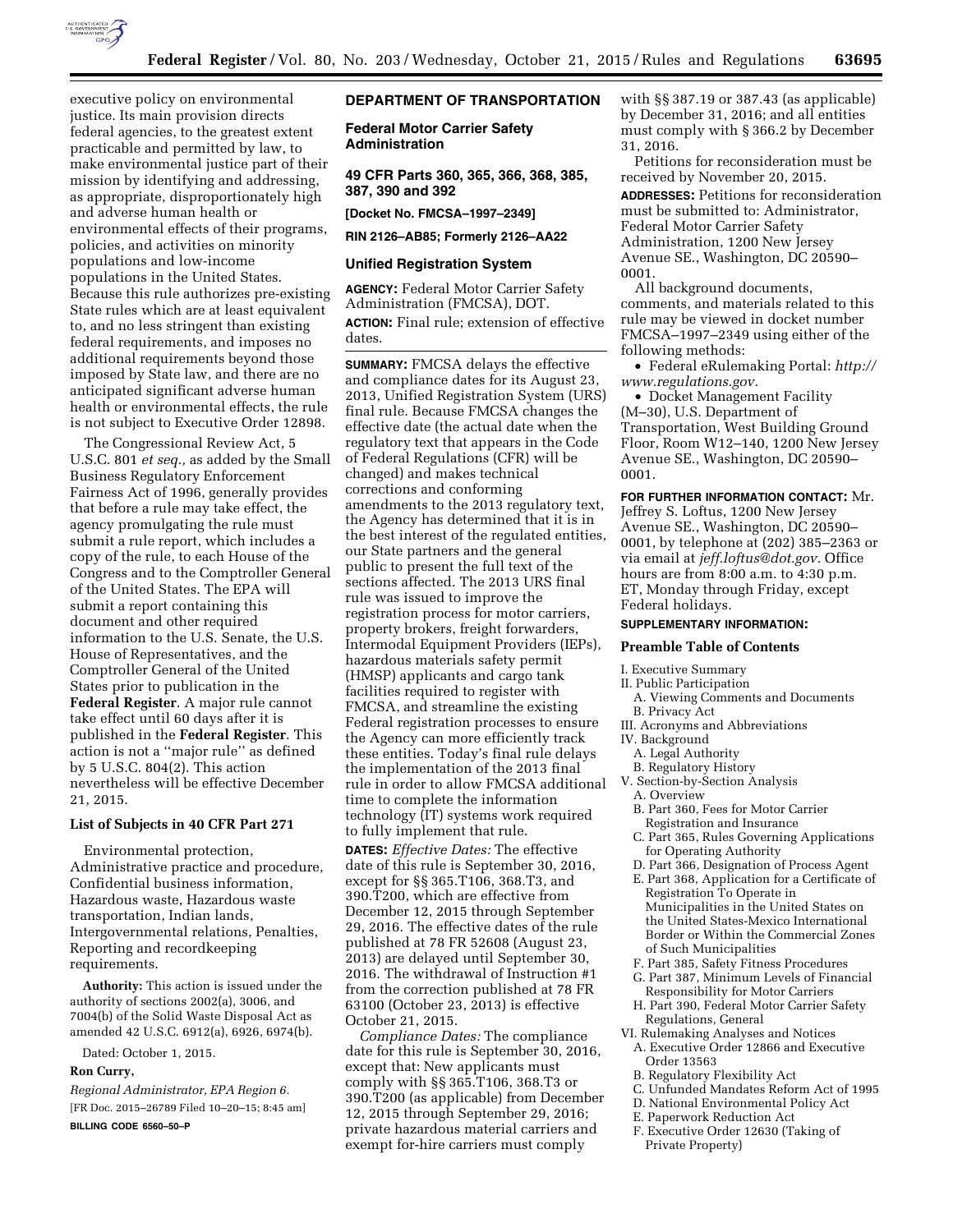- G. Executive Order 12988 (Civil Justice Reform)
- H. Executive Order 13045 (Protection of Children)
- I. Eecutive Order 13132 (Federalism)
- J. Executive Order 12372
- (Intergovernmental Review)
- K. Executive Order 13211 (Energy Supply, Distribution, or Use)
- L. Privacy Impact Analysis

# **I. Executive Summary**

This final rule is being issued to delay the effective and compliance dates of the Unified Registration System (URS) final rule, issued on August 23, 2013.1 Because FMCSA changes the effective date (the actual date when the regulatory text that appears in the Code of Federal Regulations (CFR) will be changed) and makes technical corrections and conforming amendments to the 2013 regulatory text, the Agency has determined that it is in the best interest of the regulated entities, our State partners and the general public to present the full text of the sections affected. The URS final rule was issued to improve the registration process for motor carriers, property brokers, freight forwarders, IEPs, HMSP applicants and cargo tank facilities required to register with FMCSA, and streamline the existing Federal registration processes to ensure the Agency can more efficiently track these entities. The URS final rule increases public accessibility to data about interstate motor carriers, property brokers, freight forwarders, IEPs, HMSP applicants, and cargo tank facilities. Full implementation of the URS final rule will replace the registration functions of the following systems: (1) The U.S. Department of Transportation (USDOT) identification number system; (2) the 49 U.S.C. chapter 139 commercial registration system; (3) the 49 U.S.C. 13906 financial responsibility information system; and (4) the service of process agent designation system (49 U.S.C. 503 and 13304).

FMCSA estimated a 2-year period for development of the information technology (IT) system to implement the August 23, 2013, URS final rule, and as a result set the initial compliance date for the majority of that rule at 26 months after publication (October 23, 2015).2 During the 2 years since publication of the final rule, the Agency has experienced challenges completing the IT system necessary to fully implement the 2013 final rule. FMCSA also received a protest during the acquisition

process for a supporting contractor, which added to delays in development of the IT system for integrating and retiring the FMCSA legacy registration systems. The Agency and its supporting contractors worked diligently in the past 24 months to meet the original URS final rule's effective date, but ultimately determined that full implementation of the URS cannot be accomplished by that time.

As a result, FMCSA is delaying the effective and compliance dates of the URS final rule, as reflected in the table at the end of this executive summary. The new dates reflect the revised schedule for completing the IT system required. In doing so, the Agency determined that a discrete portion of the IT system will be available earlier than others, and so we are adding three temporary sections, one each in parts 365, 368, and 390, to allow for implementation of that portion of the new URS. These temporary sections will apply to new U.S.- or Canada-domiciled applicants and Mexico-domiciled applicants seeking registration to operate in the commercial zones along the U.S.-Mexico border. A new applicant is defined as anyone who does not have, and has never been assigned a USDOT, Motor Carrier (MC), Mexico owned or controlled (MX), or Freight Forwarder (FF) number. These new applicants will be required to use the new online application when requesting registration and a USDOT number beginning on December 12, 2015. The new online application and associated database will not be available for use by those who already have USDOT, MC, MX, or FF numbers until September 30, 2016, so we are establishing the new overall effective date of this final rule to coincide with that availability. Once that occurs, there will no longer be a need for the separate provisions dealing with new applicants, thus the temporary sections will be in effect only from December 12, 2015 through September 29, 2016. After that time, the URS system, including the online application, will be available for submission of all requests for new registration, to track applications, to update information, and to file biennial updates.

While we are delaying the effective date for most of the URS final rule requirements until September 30, 2016, we are providing an additional three months for full compliance with some provisions. Private hazardous material

carriers and exempt for-hire carriers registered with the Agency as of September 30, 2016, will be given three months from that date to file their evidence of compliance with the financial responsibility requirements. While these carriers have had to obtain adequate insurance coverage for some time now, the 2013 final rule provided the first rule requiring them to file proof of that coverage with FMCSA. As a result, FMCSA believes allowing for a three month compliance period will help alleviate potential concerns entities may have over using a new system, as well as ensure seamless operation of the URS.

Additionally, all entities registered with the Agency as of September 30, 2016, will have this same three month period to file their designation of a process service agent (Form BOC–3) using the URS online application. This delay is to ensure that regulated entities have sufficient time to become familiar with the system.

The new URS will be capable of handling both financial responsibility and designation of process agent filings on September 30, 2016, and FMCSA encourages those entities required to make these filings as early in the compliance period as they can. In order to include this staggered compliance period, we have revised § 366.2 (designation of process service agent) and sections 387.19 and 387.43 (financial responsibility) slightly from what was published on August 23, 2013, as explained in greater detail in the section-by-section discussion below.

We are making corrections to errors found in the original final rule since its publication. In parts 385, 387, 390 and 392 we are correcting inadvertent errors to the authority citations. In § 387.403, we are making conforming amendments based on other final rules that affected the registration requirements since the publication of the August 23, 2013 URS final rule. In § 390.207, we are correcting a cross reference. In § 368.8, we are removing a statement that ''decisions by the Director will be final Agency orders on certain appeals''—the Agency has changed its internal delegations, and this sentence is no longer accurate. Finally, we are updating the web address for obtaining access to URS to provide a more precise location, as opposed to the main FMCSA home page. These changes are not substantive and are explained in more detail in the section-by-section

<sup>1</sup> *Final Rule, Unified Registration System,* 78 FR 52608 (Aug. 23, 2013).

<sup>2</sup>Some provisions (amendments to 49 CFR 390.19 and 392.9b) became effective on November 1, 2013, and are not impacted by this final rule. The amendment to 49 CFR 366.2 was set to go into effect

<sup>32</sup> months after publication (April 25, 2016); this final rule also delays that date.

<sup>3</sup> 78 FR 63100, October 23, 2013.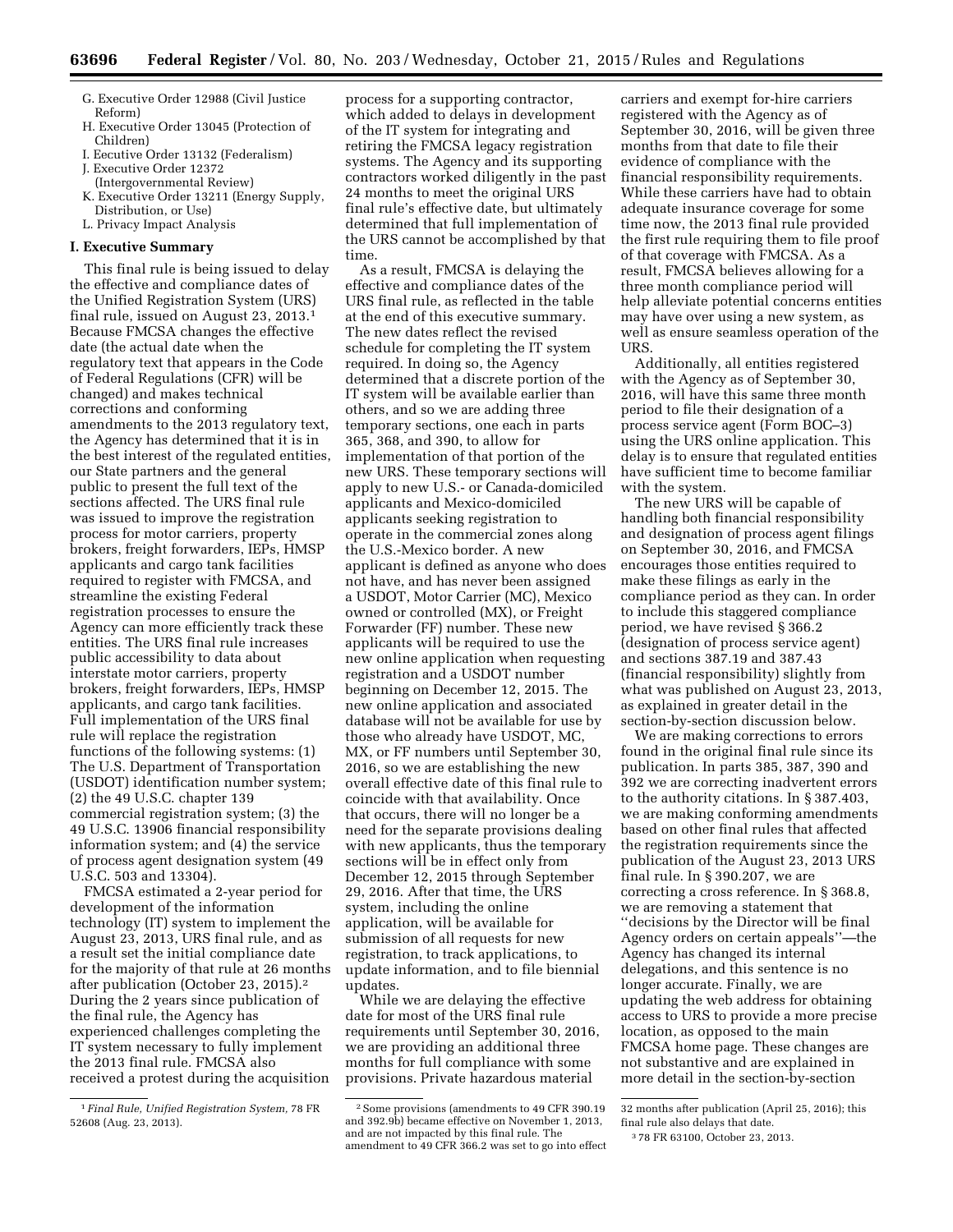discussion below. Finally, we have incorporated corrections that were made

in an October 23, 2013 correction document.3

# URS EFFECTIVE DATES

| URS final rule major provision                                                                               | (Existing)<br>effective/<br>compliance<br>date | (New)<br>effective/<br>compliance<br>date |
|--------------------------------------------------------------------------------------------------------------|------------------------------------------------|-------------------------------------------|
|                                                                                                              | 10/23/2015                                     | 12/12/2015                                |
|                                                                                                              | 10/23/2015                                     | 9/30/2016                                 |
|                                                                                                              | 10/23/2015                                     | 9/30/2016                                 |
|                                                                                                              | 10/23/2015                                     | 9/30/2016                                 |
| Evidence of Financial Responsibility (Insurance Filings and Surety Bonds/Trusts) for New Private HM and New  | 10/23/2015                                     | 9/30/2016                                 |
| Evidence of Financial Responsibility (Insurance Filings and Surety Bonds/Trusts) for Existing Private HM and | 10/23/2015                                     | 12/31/2016                                |
| Process Agent Designation (BOC-3) for All New Motor Carriers (including Private and Exempt For Hire Car-     | 10/23/2015                                     | 9/30/2016                                 |
| Process Agent Designation (BOC-3) for All Existing Motor Carriers (including Private and Exempt For Hire     | 4/25/2016                                      | 12/31/2016                                |

1 New and existing Non-North American motor carriers will begin to use the MCSA–1 online application on 9/30/2016.

#### **II. Public Participation**

### *A. Viewing Documents*

To view comments submitted to previous rulemaking notices on this subject, as well as documents identified in this preamble as available in the docket, go to *<http://www.regulations.gov>*  and click on the ''Read Comments'' box in the upper right hand side of the screen. Then, in the ''Keyword'' box, insert ''FMCSA–1997–2349'' and click ''Search.'' Next, click ''Open Docket Folder'' in the ''Actions'' column. Finally, in the ''Title'' column, click on the document you would like to review. If you do not have access to the Internet, you may view the docket online by visiting the Docket Management Facility in Room W12–140 on the ground floor of the DOT West Building, 1200 New Jersey Avenue SE., Washington, DC 20590, between 9 a.m. and 5 p.m., ET, Monday through Friday, except Federal holidays.

## *B. Privacy Act*

All comments received were posted without change to *[http://](http://www.regulations.gov) [www.regulations.gov.](http://www.regulations.gov)* In accordance with 5 U.S.C. 553(c), DOT previously solicited comments from the public to better inform its rulemaking process. DOT posted these comments, without edit, including any personal information the commenter provides, to *[www.regulations.gov,](http://www.regulations.gov)* as described in the system of records notice (DOT/ALL– 14 FDMS), which can be reviewed at *[www.dot.gov/privacy.](http://www.dot.gov/privacy)* 

#### **III. Acronyms and Abbreviations**

- ANPRM Advance Notice of Proposed Rulemaking
- 3 78 FR 63100, October 23, 2013.

APA Administrative Procedure Act BI&PD Bodily Injury and Property Damage BOC–3 FMCSA Form—Designation of Agents—Motor Carriers, Brokers and Freight Forwarders CAA Clean Air Act

- CD Compact Disc
- CDL Commercial Driver's License
- CE Categorical Exclusion
- CFR Code of Federal Regulations
- CMV Commercial Motor Vehicle
- DOT/USDOT United States Department of
- **Transportation**
- FF Freight Forwarder
- FMCSA Federal Motor Carrier Safety Administration
- FMCSRs Federal Motor Carrier Safety
- Regulations, 49 CFR parts 350 through 399 FR **Federal Register**
- HM Hazardous Materials
- HMR Hazardous Materials Regulations, 49 CFR parts 171 through 180
- HMSP Hazardous Materials Safety Permit
- IEP Intermodal Equipment Providers
- ICCTA ICC Termination Act of 1995
- NPRM Notice of Proposed Rulemaking
- MAP–21 Moving Ahead for Progress in the 21st Century Act
- MCMIS Motor Carrier Management Information System
- MCS–150 FMCSA Form—Motor Carrier Identification Report (Application for USDOT Number)
- MCSA–1 FMCSA Form, the URS online application
- MC Motor Carrier
- MC–R Office of the Associate Administrator for Research and Information Technology
- MC–RI Office of Information Technology MC–RS Office of Registration and Safety Information
- MX Mexican-owned or controlled OMB Office of Management and Budget
- NEPA National Environmental Policy Act
- PIA Privacy Impact Assessment
- PII Personally Identifiable Information
- PRISM Performance and Registration
- Information Systems Management
- SAFETEA–LU Safe, Accountable, Flexible, Efficient Transportation Equity Act: A
- Legacy for Users SSRS Single State Registration System
- TA Temporary Authority
- 
- UCR Unified Carrier Registration
- URS Unified Registration System
- U.S.C. United States Code

# **IV. Background**

# *A. Legal Authority*

FMCSA relies upon the same legal authority cited in the August 23, 2013, Unified Registration System (URS) final rule. The Agency extends the effective and compliance dates, and makes technical corrections and conforming amendments to the 2013 final rule. Because there are no substantive changes to content of the 2013 final rule, we will not expand upon the previous legal authority discussion presented in that rule.

The Administrative Procedure Act (APA) (5 U.S.C. 551–706) specifically provides exceptions to its notice and public comment rulemaking requirements where the Agency finds there is good cause (and incorporates the finding and a brief statement of reasons therefore in the rules issued) to dispense with them. Generally, good cause exists where the Agency determines that notice and public procedures are impractical, unnecessary, or contrary to the public interest (5 U.S.C. 553(b)(3)(B)). Today's URS final rule is being issued to delay the effective date of the original August 23, 2013, final rule. FMCSA will not have the technological ability to support the changes made by the August 23, 2013, final rule by its original effective date (October 23, 2013), which would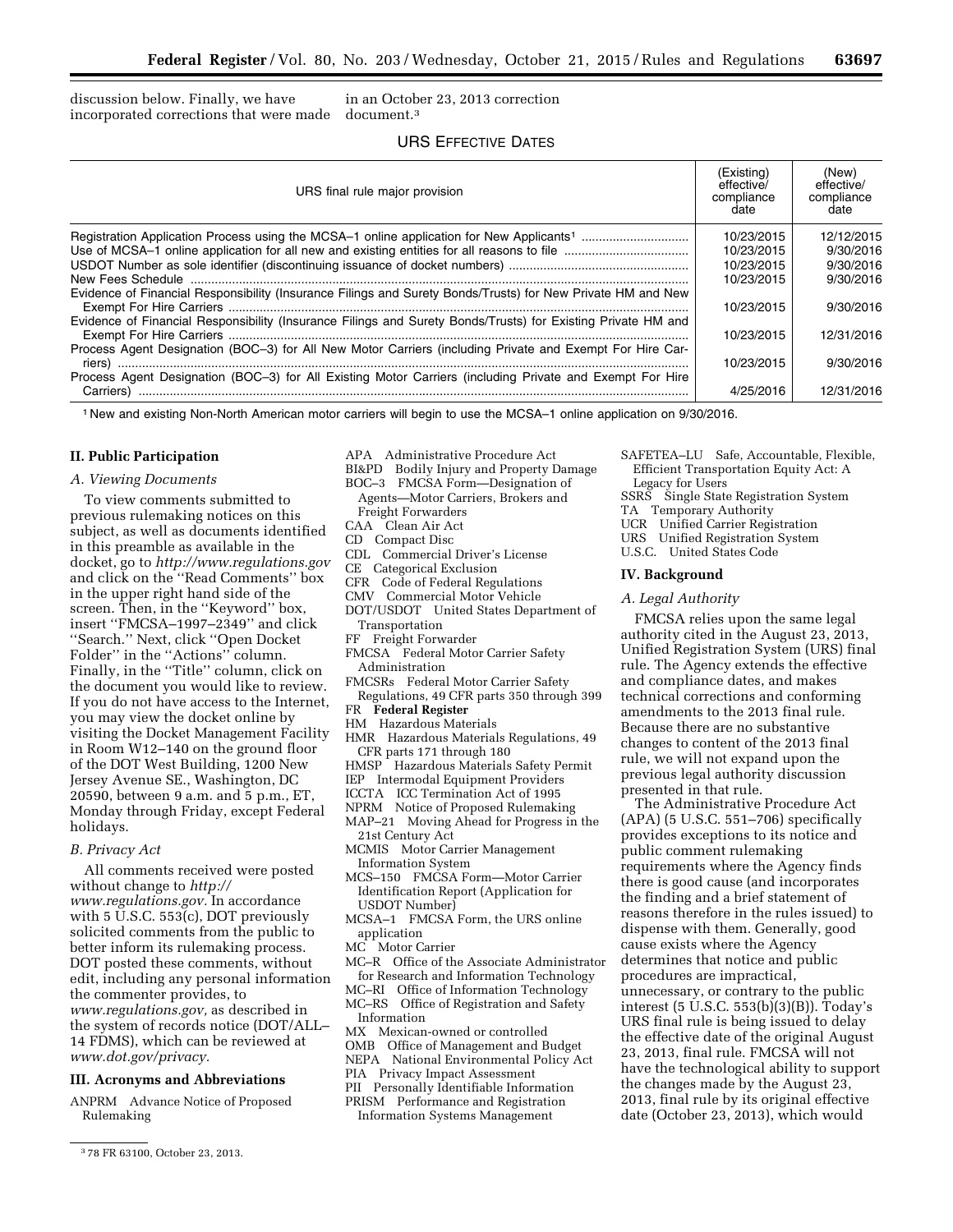make it impossible for motor carriers to comply with the original effective date. If FMCSA does not delay the effective date, motor carriers would find themselves unable to obtain a USDOT number, request registration, or file evidence of meeting the financial responsibility requirements, among other things. The motor carrier registration process would grind to a halt, posing potential harm to motor carriers, other FMCSA-regulated entities, drivers, and those who use their services. For these reasons, FMCSA finds good cause to dispense with notice and public comment on the effective date delaying portions of this final rule, as providing for public notice and comment would be contrary to the public interest.

For those portions of this final rule which are correcting errors in the original August 23, 2013 final rule, we likewise find good cause to dispense with notice and public comment, as doing so is unnecessary. These correcting changes are not substantive in nature; they are being made to correct inadvertent errors and in one instance, to indicate a change in the internal delegations within the Agency. Delaying the effective date of these changes to procure notice and comment would further postpone these corrections, possibly lead to greater confusion, and thus would be contrary to the public interest.

#### *B. Regulatory History*

The Federal Highway Administration (FMCSA's predecessor agency) issued an advance notice of proposed rulemaking (ANPRM) announcing plans to develop a single, online, Federal information system in August 1996.4 The ANPRM solicited specific detailed information from the public about each of the systems to be replaced by the URS, the conceptual design of the URS, uses and users of the information to be collected, and potential costs.

On May 19, 2005, FMCSA published an NPRM describing a proposal to merge all of the prescribed information systems except the SSRS into a unified, online Federal system.5 The Agency subsequently revised the May 2005 proposal in an October 26, 2011, SNPRM to incorporate new congressionally mandated provisions in SAFETEA–LU, and modified certain proposals in response to comments to

the NPRM.6 The SNPRM also included changes necessitated by final rules published subsequent to publication of the NPRM that directly impacted the URS. In the SNPRM, the Agency substantially altered the regulatory drafting approach proposed in the NPRM by creating a straightforward requirement for all entities to register and biennially update registration information under the new URS and by compiling a centralized cross-reference to existing safety and commercial regulations necessary for compliance with the registration requirements. The Agency abandoned previous efforts to reorganize all registration and new entrant requirements under a single part under title 49, Code of Federal Regulations (CFR) chapter III. FMCSA issued the final rule for URS on August 23, 2013.7

Upon enactment, MAP–21 affected a number of rules already being developed by FMCSA, including this one. Because MAP–21 was enacted several months after the close of the comment period for the SNPRM, the public did not have an opportunity to comment on provisions of the Act that may have an impact on the URS. Rather than delay issuance of the August 23, 2013, final rule, and to ensure an appropriate opportunity for public participation in the changes necessitated by MAP–21, FMCSA decided to initiate a separate rulemaking proceeding(s) to address most of the needed changes.

# **V. Section-by-Section Analysis**

#### *A. Overview*

The section-by-section analysis from the August 23, 2013, URS final rule continues to apply to today's final rule, as today's actions delay the effective and compliance dates provided in that rule and make technical corrections and conforming amendments to that rule. The following analysis is limited to discussing these delayed dates, technical corrections and conforming amendments, and explaining how they are being reflected in the regulatory text. Because of the multiple CFRs affected by today's final rule, the Agency has determined that it is in the best interest of the regulated entities, our State partners and the general public to present the full regulatory text for the amended URS requirements, as opposed to simply correcting the effective date

and errant provisions. This action will make it easier for the reader to follow.

Throughout the regulatory text, we updated the web address for accessing the URS; the new address provides a more precise location (*[www.fmcsa.dot.gov/urs](http://www.fmcsa.dot.gov/urs)*), as opposed to the old address (*[www.fmcsa.dot.gov](http://www.fmcsa.dot.gov)*), which directed entities to the FMCSA homepage with directions to search using keywords. We also updated the way we refer to the Form MCSA–1, the URS online application, to reflect the terminology used on the FMCSA Web site.

# *B. Part 360, Fees for Motor Carrier Registration and Insurance*

This final rule delays the effective dates for the amendments to sections 360.1, 360.3, and 360.5. FMCSA has determined that it would not be appropriate to collect new filing fees for each registration authority sought by an applicant until the new URS is able to support the new functionality those fees were designed to fund. Therefore, these provisions will now become effective on September 30, 2016, at the same time that the full functionality of the URS will also be available. Those new applicants using the URS online application before September 30, 2016, will pay the same fees as they would today using the current application forms and procedures. Beginning on September 30, 2016, all applicants will be charged a separate \$300 fee for each distinct registration for which they apply with each entity that operates commercial motor vehicles in interstate commerce paying \$300 for the safety registration and \$300 for each additional registration. For example, a freight forwarder operating commercial motor vehicles in interstate commerce would pay \$300 for the safety registration and \$300 for registration as a freight forwarder. And a new private motor carrier of property that also seeks registration as a for-hire to enable the entity to transport freight for others on return trips would pay \$300 for the safety registration and \$300 for registration as a for-hire motor carrier of property. The full list of registration types that carry this \$300 fee are:

Safety Registration 8 Safety Registration

Operating Authority Types 9

U.S./Canada Domiciled Motor Carriers

Motor Carrier, Property Motor Carrier, Property Household Goods

<sup>4</sup>*Advance Notice of Proposed Rulemaking, Motor Carrier Replacement Information/Registration System,* 61 FR 43816 (Aug. 26, 1996).

<sup>5</sup>*Notice of Proposed Rulemaking, Unified Registration System,* 70 FR 28990 (May 19, 2005).

<sup>6</sup>*Supplemental Notice of Proposed Rulemaking, Unified Registration System,* 76 FR 66506 (Oct. 26, 2011).

<sup>7</sup> *Final Rule, Unified Registration System,* 78 FR 52608 (Aug. 23, 2013).

<sup>8</sup>The registration required by 49 U.S.C. 31134.

<sup>9</sup> Distinct registrations authorized and required pursuant to 49 U.S.C. 13901–13904 and 49 CFR part .<br>365.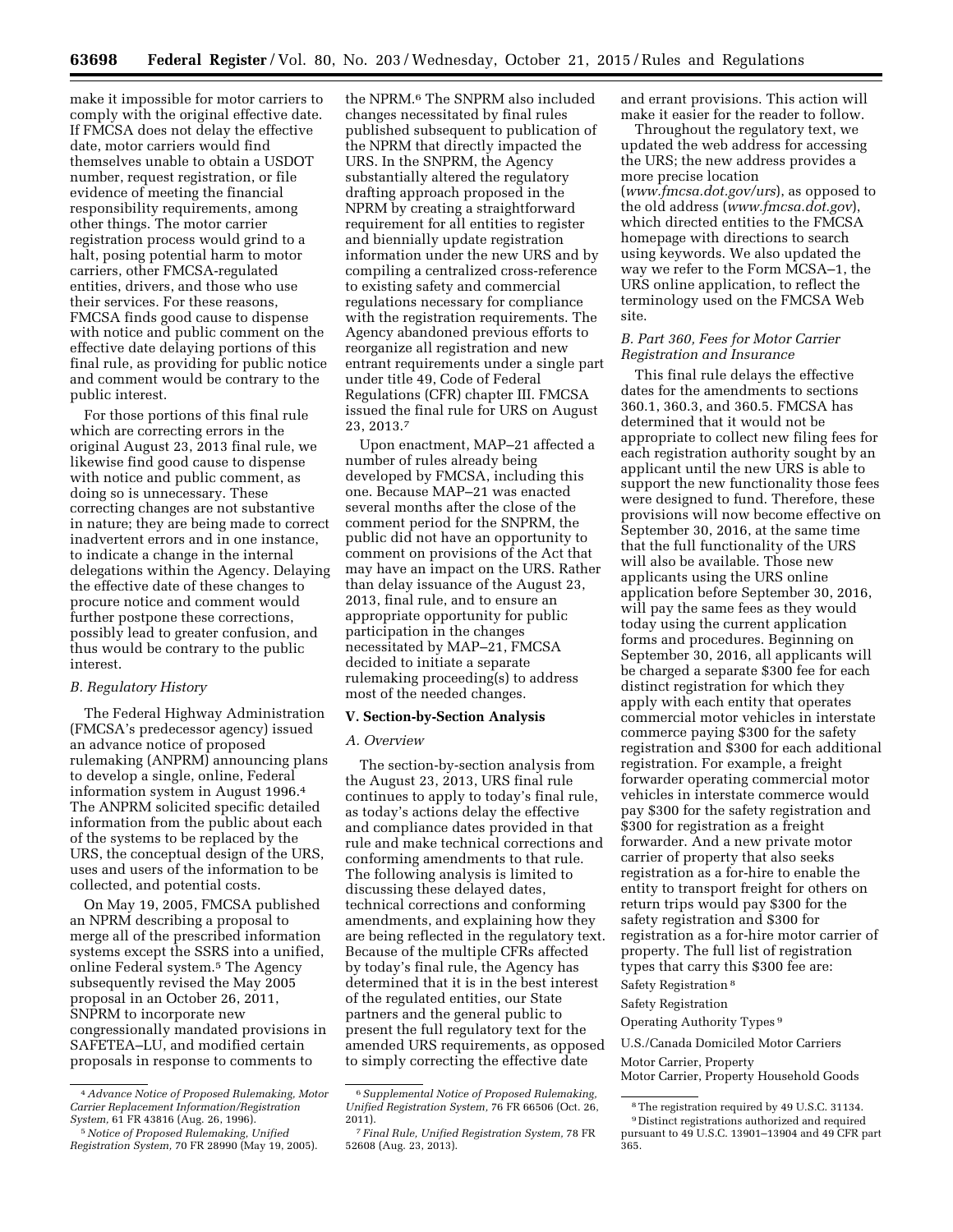Motor Carrier, Passenger

- Motor Carrier, Passenger Regular Route (only applicable to recipients of Federal transportation grants)
- Motor Carrier, Passenger Charter/Special Operations (only applicable to recipients of Federal transportation grants)
- Motor Carrier, Property Temporary
- Motor Carrier, Property Household Goods Temporary
- Motor Carrier, Passenger Temporary
- Motor Carrier, Property Enterprise Motor Carrier, Property Household Goods Enterprise
- Motor Carrier, Passenger Enterprise
- Mexico Domiciled Motor Carriers 10
- Motor Carrier, Property MX Commercial Zone
- Motor Carrier, Passenger MX Commercial Zone
- Motor Carrier, Property MX Long Haul
- Motor Carrier, Property Household Goods MX Long Haul
- Motor Carrier, Passenger Charter/Special Operations MX Long Haul
- Non-North American Domiciled Motor Carriers
- Motor Carrier, Property NNA
- Motor Carrier, Property Household Goods NNA
- Motor Carrier, Passenger NNA
- Brokers

Broker, Property

Broker, Property Household Goods

Freight Forwarders

# Freight Forwarder, Property

Freight Forwarder, Property Household Goods

# *C. Part 365, Rules Governing Applications for Operating Authority*

This final rule will delay the effective dates for the amendments to sections 365.101, 365.103, 365.105, 365.107, 365.109, 365.110, 365.111, 365.119, 365.201, 365.203, 365.301, 365.401, 365.403, 365.405, 365.507, and 365.509.

This final rule also adds temporary § 365.T106, which will be in effect from December 12, 2015, through September 29, 2016. Under this temporary section, new applicants, defined as U.S.- or Canada-domiciled entities that do not have (and have never had) an active USDOT, MC, MX, or FF Number, must apply for a USDOT number and, if applicable, operating authority using the URS online application, available at *[http://www.fmcsa.dot.gov/urs.](http://www.fmcsa.dot.gov/urs)* These applications will be processed using the same legacy systems available to FMCSA today, and will be transitioned over to the complete URS database with

those records that already exist in the legacy systems. Applicants will have the ability to print out a summary of their online application after their application is complete and their fee is paid.

## *D. Part 366, Designation of Process Agent*

This final rule will delay the effective dates for the revisions to sections 366.1, 366.2, 366.3, 366.4, 366.5, and 366.6. The requirement for electronic filing of Form BOC–3, designation of process agent, comes into effect on September 30, 2016; however, entities already registered with FMCSA as of that date will not be required to comply until December 31, 2016. The URS will have the ability to collect the Form BOC–3 filings on September 30, 2016, and we encourage motor carriers and freight forwarders to comply with this requirement as early as they can. In addition, this final rule will no longer make a distinction between private motor carriers or exempt freight forwarders when it comes to compliance dates. The system will be able to receive all notices at the same time, and all are being provided with additional time than originally included in the August 23, 2013 final rule. Note that after September 30, 2016, new applicants (*i.e.*  entities that have not registered with FMCSA prior to September 30, 2016) will need to ensure a Form BOC–3 is submitted before registration will be granted.

*E. Part 368, Application for a Certificate of Registration To Operate in Municipalities in the United States on the United States-Mexico International Border or Within the Commercial Zones of Such Municipalities* 

This final rule delays the effective date for the revisions in sections 368.3, 368.4, and 368.8 until September 30, 2016, when FMCSA estimates the URS online application will be available for all users, and the majority of the functionality of the URS will be fully available.

This final rule also adds temporary § 368.T3, which will be in effect from December 12, 2015, through September 29, 2016. Under this temporary section, new applicants, defined as citizens of Mexico or motor carriers owned or controlled by a citizen of Mexico, who do not have (and have never had) an active USDOT, MC, MX, or FF number, must apply for a USDOT number and, if applicable, operating authority using the URS online application, available at *[http://www.fmcsa.dot.gov/urs.](http://www.fmcsa.dot.gov/urs)* These applications will be processed using the same legacy systems available to

FMCSA today, and will be transitioned over to the complete URS database with those records that already exist in the legacy systems. Applicants will have the ability to print out a summary of their online application after their application is complete and their fee is paid.

Section 368.8 also has a minor change. We have removed the last sentence, which indicated that the Director's decision would serve as the final Agency order in appeals after denials of applications. However, the Director no longer has the authority to make these decisions, as that authority has been redelegated to the Assistant Administrator. The change is being made to the regulation to reflect this change in delegation.

# *F. Part 385, Safety Fitness Procedures*

This final rule delays the effective date for the revisions in sections 385.301, 385.303, 385.305, 385.329, 385.405, 385.409, 385.419, 385.421, 385.603, 385.607, 385.609, and 385.713 until September 30, 2016, when FMCSA estimates the URS online application will be available for all users, and the majority of the functionality of the URS will be fully available. No additional changes have been made to the provisions found in the listed sections; they appear here as they did in the August 23, 2013 URS final rule.

# *G. Part 387, Minimum Levels of Financial Responsibility for Motor Carriers*

This final rule delays the effective date for the revisions in sections 387.19, 387.33, 387.43, 387.301, 387.303, 387.313, 387.323, 387.403, 387.413, and 387.419 until September 30, 2016, when FMCSA estimates the URS online application will be available for all users, and the majority of the functionality of the URS will be fully available.

It also provides for a three-month compliance period for private hazardous materials and exempt for-hire motor carriers, registered with FMCSA as of September 30, 2016, to complete their electronic filing requirements. This compliance period ends on December 31, 2016. These provisions can be found in sections 387.19 and 387.43. The URS will have the ability to collect the financial responsibility filings for private hazardous materials and exempt for-hire motor carriers on September 30, 2016. We encourage insurers of these motor carriers to comply as early as they can. Note that after September 30, 2016, new applicants (*i.e.,* entities that have not registered with FMCSA prior to September 30, 2016) will be required to

<sup>10</sup>The list of distinct authority types includes all authorized operating authority registration types. The identification of an authorized operating authority registration here does not change existing policy and statutory restraints on the issuance on certain operating authority registration types for Mexico domiciled motor carriers.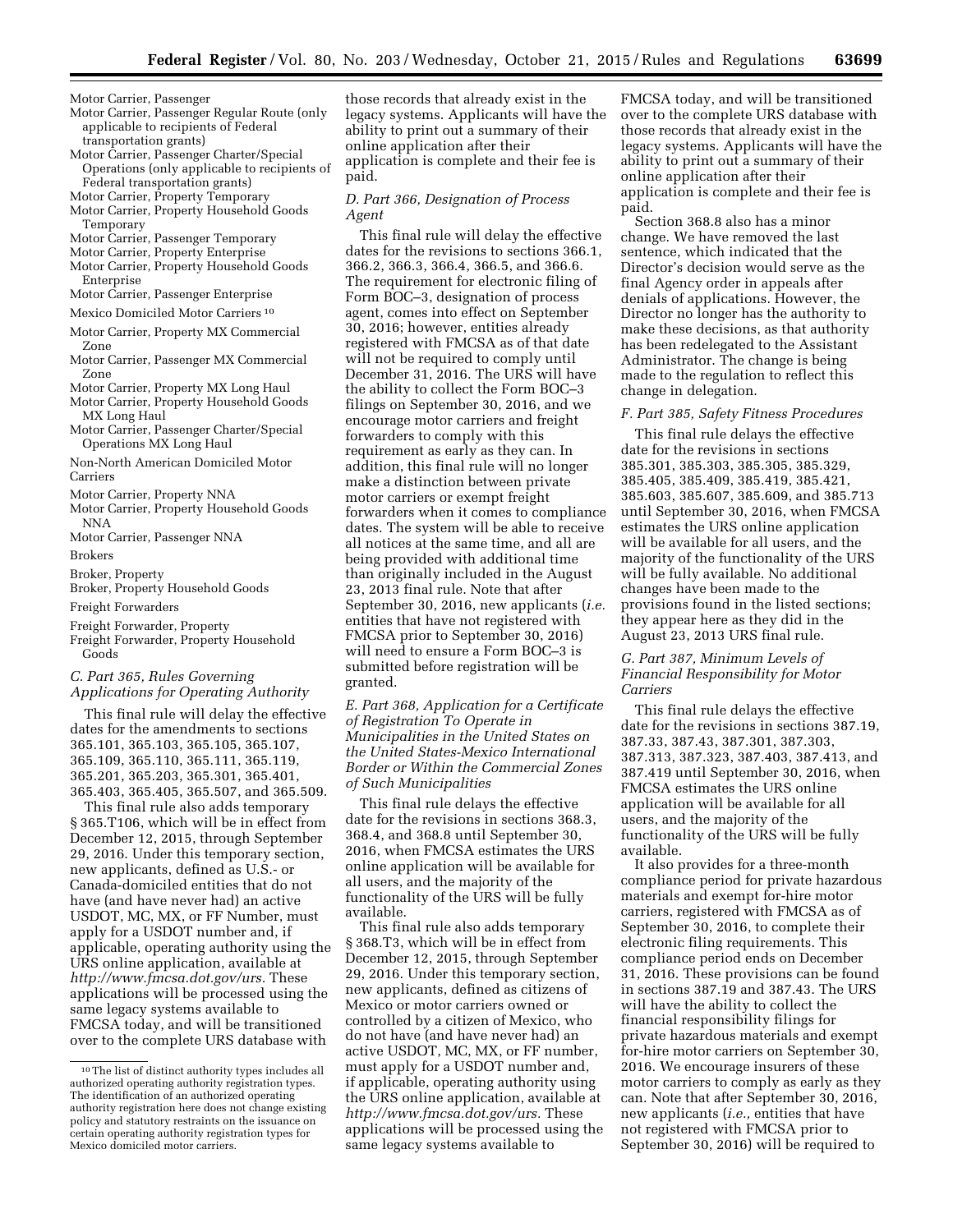submit their evidence of meeting the financial responsibility requirements before registration will be granted.

This final rule adds a change to § 387.403. On October 1, 2013, FMCSA issued a final rule to implement section 32918 of MAP–21, which amended 49 U.S.C. 13906 to require a minimum surety bond or trust fund of \$75,000 and extended the bond requirement from brokers to freight forwarders. The October 1 final rule added paragraph (c) to § 387.403 to implement this change. It was not reflected in the August 23, 2013, URS final rule, and without this change, new paragraph (c) would be removed when today's final rule goes into effect. We have therefore revised § 387.403 to include paragraph (c) to ensure it remains intact after today's rule goes into effect.

# *H. Part 390, Federal Motor Carrier Safety Regulations, General*

This final rule will delay the effective dates for the amendments to sections 390.3, 390.5, 390.19,11 390.21, 390.40, 390.201, 390.203, 390.205, 390.207, and 390.209.

This final rule also adds temporary Subpart E, consisting of § 390.T200, which will be in effect from December 12, 2015, through September 29, 2016. Under this temporary section, new applicants, defined as entities who do not have (and have never had) an active USDOT Number, must apply for a USDOT Number using the URS online application, available at *[http://](http://www.fmcsa.dot.gov/urs) [www.fmcsa.dot.gov/urs.](http://www.fmcsa.dot.gov/urs)* These applications will be processed using the same legacy systems available to FMCSA today, and will be transitioned over to the complete URS database with those records that already exist in the legacy systems. Applicants will have the ability to print out a summary of their online application after their application is complete.

This final rule incorporates a number of corrections to § 390.3 that were made in a correcting document published on October 23, 2013.12 Because these corrections appear in the regulatory text laid out below, we are withdrawing the associated amendatory instructions from the October 23, 2013, correcting document. This change has no impact, but is necessary to ensure proper codification of the provisions in the Code of Federal Regulations. This final rule is also correcting an erroneous cross reference that was included in the August 23, 2013, final rule. In

§ 390.207(c), there is a cross reference to Subpart D as applying to intermodal equipment providers. This is incorrect; Subpart D covers the National Registry of Certified Medical Examiners. Subpart C of Part 390 is the appropriate cross reference, as it covers ''Requirements and Information for Intermodal Equipment Providers and for Motor Carriers Operating Intermodal Equipment.'' FMCSA is also correcting the authority citation for part 390. The August 23, 2013, final rule inadvertently omitted some of the statutory authorities granted to FMCSA, and today's final rule is adding them back. As these authorities have remained in effect, there is no substantive impact from this change.

# *I. Part 392, Driving of Commercial Motor Vehicles*

Today's final rule corrects the authority citation for part 392. The August 23, 2013, final rule inadvertently omitted some of the statutory authorities granted to FMCSA, and today's final rule is adding them back. As these authorities have remained in effect, there is no substantive impact from this change.

# **VI. Rulemaking Analyses and Notices**

*A. Executive Order 12866 (Regulatory Planning and Review) and DOT Regulatory Policies and Procedures* 

FMCSA has determined that today's final rule delaying the effective date of the URS rules is not a significant regulatory action within the meaning of E.O. 12866, as supplemented by E.O. 13563, or within the meaning of DOT regulatory policies and procedures. We do not expect today's final rule to have any new costs; today's action delaying the effective date will also delay the associated costs of the August 23, 2013, final rule. As discussed previously, this delay action is necessary because the URS technological solution, required to implement the URS final rule, is not ready. Not delaying the URS final rule may result in additional costs, as allowing the URS final rule to come into effect without having the required technological pieces (such as the URS online application and the integrated database required by statute) would require motor carriers, freight forwarders, brokers, and others to use a system that does not exist, with no alternative for seeking registration authorities. This could lead to a delay in processing registrations, which could then impact the applicants. Delaying the effective date of the URS final rule avoids these potential costs, without adding new costs over what was

originally estimated in the August 2013 RIA. The August 2013 RIA can be found in the docket for today's final rule.

# *B. Regulatory Flexibility Act*

Under the Regulatory Flexibility Act of 1980 (RFA) (5 U.S.C. 601–612), FMCSA is not required to complete a regulatory flexibility analysis. This is because this rule does not require publication of a general notice of proposed rulemaking. However, in compliance with the RFA, FMCSA has evaluated the effects of today's final rule on small entities, and determined that delaying the effective date for the URS final rule will not result in a significant economic impact on a substantial number of small entities. Accordingly, the Administrator of FMCSA hereby certifies that this rule will not have a significant economic impact on a substantial number of small entities.

## *C. Unfunded Mandates Reform Act of 1995*

Today's final rule will not impose an unfunded Federal mandate, as defined by the Unfunded Mandates Reform Act of 1995 (2 U.S.C. 1532, *et seq.*), that will result in the expenditure by State, local and tribal governments, in the aggregate, or by the private sector, of \$155 million (which is the value of \$100 million in 1995 after adjusting for inflation) or more in any 1 year.

# *D. National Environmental Policy Act*

The Agency analyzed today's final rule for the purpose of the National Environmental Policy Act of 1969 (NEPA) (42 U.S.C. 4321 *et seq.*) and determined under our environmental procedures Order 5610.1, issued March 1, 2004 (69 FR 9680), that this action is categorically excluded (CE) under Appendix 2, paragraphs 6(e), 6(h) and  $6(y)(2)$  of the Order from further environmental documentation. The CE under Appendix 2, paragraph 6(e) relates to establishing regulations and actions taken pursuant to the requirements concerning applications for operating authority and certificates of registration. The CE under Appendix 2, paragraph 6(h), relates to establishing regulations and actions taken pursuant to the requirements implementing procedures to collect fees that will be charged for motor carrier registrations and insurance for the following activities: (1) Application filings; (2) records searches; and (3) reviewing, copying, certifying, and related services. The CE under Appendix 2, paragraph 6(y)(2), addresses regulations implementing motor carrier identification and registration reports. In addition, the Agency believes that

<sup>11</sup>The August 23, 2013 final rule contained an amendment to § 390.19 that went into effect on November 1, 2013. Today's document does not impact that amendment.

<sup>12</sup> 78 FR 63100, October 23, 2013.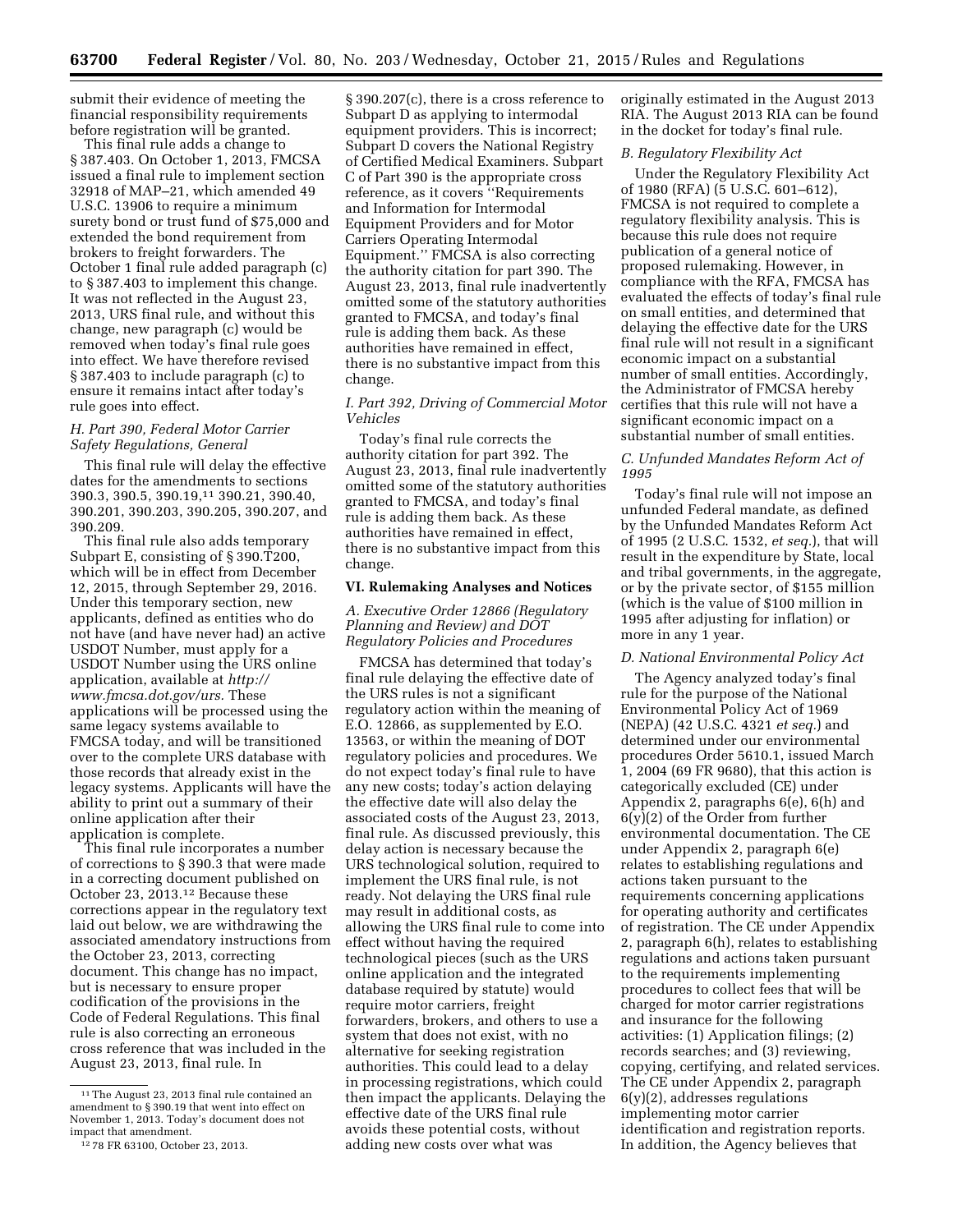this rule includes no extraordinary circumstances that will have any effect on the quality of the human environment. Thus, today's rule does not require an environmental assessment or an environmental impact statement.

FMCSA also has analyzed today's rule under the Clean Air Act, as amended (CAA), section 176(c) (42 U.S.C. 7401 *et seq.*), and implementing regulations promulgated by the Environmental Protection Agency. Approval of this action is exempt from the CAA's general conformity requirement because it involves policy development and rulemaking activities regarding registration of regulated entities with FMCSA for commercial, safety and financial responsibility purposes. *See* 40  $CFR 93.153(c)(2)(vi)$ . The changes would not result in any emissions increases, nor will they have any potential to result in emissions that are above the general conformity rule's *de minimis* emission threshold levels. Moreover, it is reasonably foreseeable that the actions will not increase total CMV mileage or change the routing of CMVs, how CMVs operate, or the CMV fleet-mix of motor carriers.

#### *E. Paperwork Reduction Act*

Under the Paperwork Reduction Act of 1995 (PRA) (44 U.S.C. 3501–3520), a Federal Agency must obtain approval from OMB for each collection of information it conducts, sponsors, or requires through regulations. The FMCSA analyzed the August 23, 2013, final rule and determined that its implementation would streamline the information collection burden on motor carriers and other regulated entities, relative to the baseline, or current paperwork collection processes. This included streamlining the FMCSA registration, insurance, and designation of process agent filing processes and implementing mandatory electronic online filing of these applications, as well as eliminating some outdated filing requirements. A full analysis of the impacted collections of information, both existing and new, can be found in that final rule, $13$  a copy of which is in the docket for today's final rule. Today's final rule makes no changes to the collections described in that final rule.

# *F. Executive Order 12630 (Taking of Private Property)*

Today's final rule will not effect a taking of private property or otherwise have taking implications under Executive Order 12630, Governmental Actions and Interference with

Constitutionally Protected Property Rights.

# *G. Executive Order 12988 (Civil Justice Reform)*

Today's final rule meets applicable standards in sections 3(a) and 3(b)(2) of Executive Order 12988, Civil Justice Reform, to minimize litigation, eliminate ambiguity, and reduce burden.

# *H. Executive Order 13045 (Protection of Children)*

Executive Order 13045, ''Protection of Children from Environmental Health Risks and Safety Risks'' (April 23, 1997, 62 FR 19885), requires that agencies issuing economically significant rules, which also concern an environmental health or safety risk that an Agency has reason to believe may disproportionately affect children, must include an evaluation of the environmental health and safety effects of the regulation on children. Section 5 of Executive Order 13045 directs an Agency to submit for a covered regulatory action an evaluation of its environmental health or safety effects on children. Today's final rule is not an economically significant rule and will not create an environmental risk to health or risk to safety that might disproportionately affect children.

#### *I. Executive Order 13132 (Federalism)*

This rule has been analyzed in accordance with the principles and criteria in Executive Order 13132, dated August 4, 1999 (64 FR 43255, August 10, 1999). The FMCSA consulted with State licensing agencies participating in its PRISM Program to discuss anticipated impacts of the May 2005 NPRM upon their operations. The Agency has taken into consideration their comments in its decision-making process for this rule. Thus, FMCSA has determined that this rule will not have significant Federalism implications or limit the policymaking discretion of the States.

# *J. Executive Order 12372 (Intergovernmental Review)*

The regulations implementing Executive Order 12372 regarding intergovernmental consultation on Federal programs and activities do not apply to today's final rule.

# *K. Executive Order 13211 (Energy Supply, Distribution, or Use)*

FMCSA has analyzed this rule under Executive Order 13211, ''Actions Concerning Regulations That Significantly Affect Energy Supply, Distribution, or Use,'' and has

determined that this is not a significant energy action within the meaning of section 4(b) of the Executive Order. Today's final rule is not economically significant, and will not have a significant adverse effect on the supply, distribution, or use of energy.

#### *L. Privacy Impact Analysis*

The FMCSA conducted a privacy impact assessment of the August 23, 2013, final rule as required by section 522(a)(5) of division H of the FY 2005 Omnibus Appropriations Act, Public Law 108–447, 118 Stat. 3268 (Dec. 8, 2004) [set out as a note to 5 U.S.C. 552a]. The assessment considered any impacts of the final rule on the privacy of information in an identifiable form and related matters. FMCSA determined that the August 23, 2013, final rule will impact the handling of personally identifiable information (PII). FMCSA also determined the risks and effects the rulemaking might have on collecting, storing, and sharing PII and examined and evaluated protections and alternative information handling processes in order to mitigate potential privacy risks. Today's final rule makes no changes to the information being collected, or to the manner that it is stored and shared. FMCSA believes that the PIA for the August 23, 2013, final rule adequately covers today's action; that PIA remains available for review in the docket for today's final rule.

## **List of Subjects**

### *49 CFR Part 360*

Administrative practice and procedure, Brokers, Buses, Freight forwarders, Hazardous materials transportation, Highway safety, Insurance, Motor carriers, Motor vehicle safety, Moving of household goods, Penalties, Reporting and recordkeeping requirements, Surety bonds.

### *49 CFR Part 365*

Administrative practice and procedure, Brokers, Buses, Freight forwarders, Motor carriers, Moving of household goods.

#### *49 CFR Part 366*

Brokers, Motor carriers, Freight forwarders, Process agents.

#### *49 CFR Part 368*

Administrative practice and procedure, Insurance, Motor carriers.

# *49 CFR Part 385*

Administrative practice and procedure, Highway safety, Incorporation by reference, Mexico, Motor carriers, Motor vehicle safety,

<sup>13</sup>See 78 FR 52608, 52642.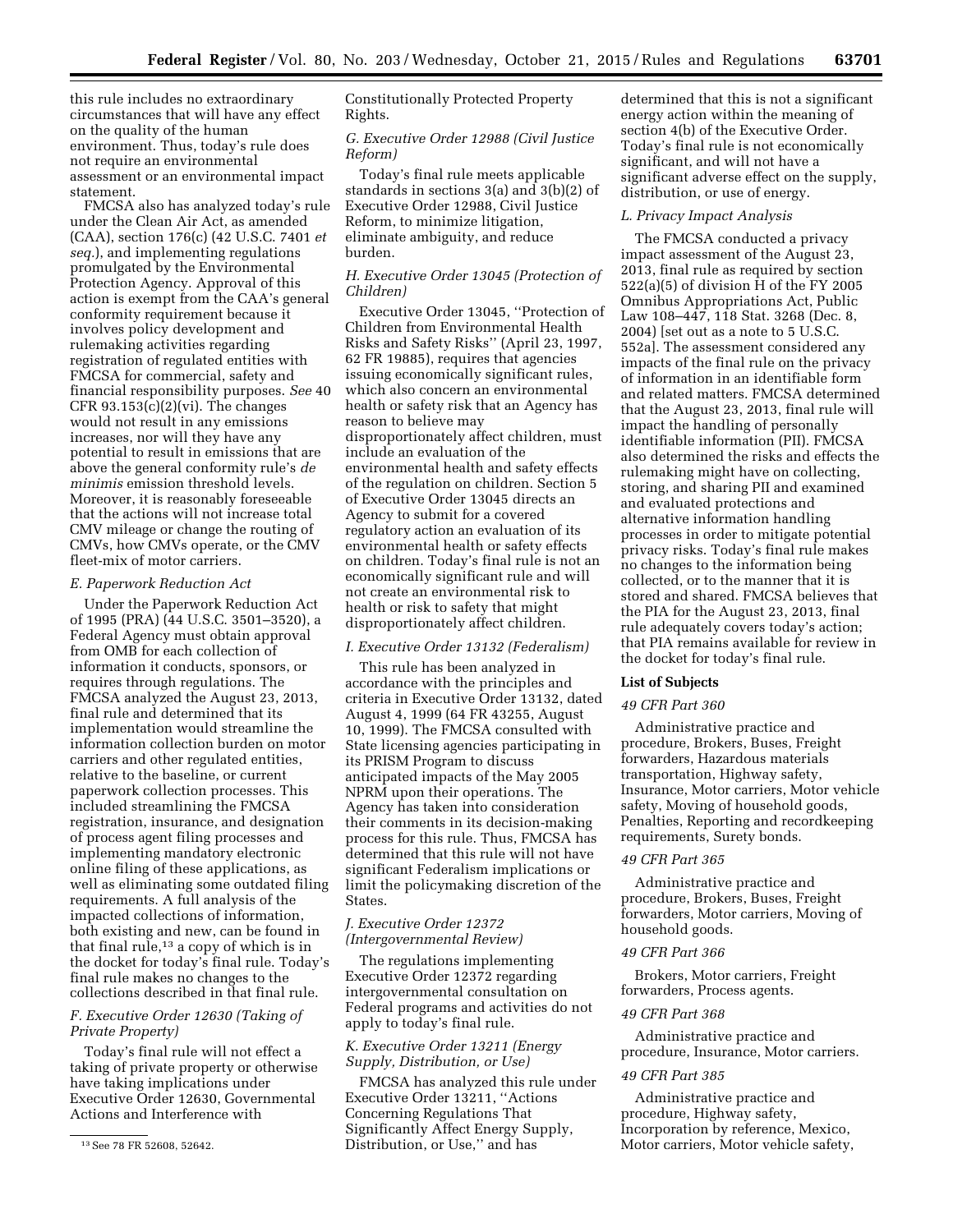Reporting and recordkeeping requirements.

# *49 CFR Part 387*

Buses, Freight, Freight forwarders, Hazardous materials transportation, Highway safety, Insurance, Intergovernmental relations, Motor carriers, Motor vehicle safety, Moving of household goods, Penalties, Reporting and recordkeeping requirements, Surety bonds.

#### *49 CFR Part 390*

Highway safety, Intermodal transportation, Motor carriers, Motor vehicle safety, Reporting and recordkeeping requirements.

## *49 CFR Part 392*

Alcohol abuse, Drug abuse, Highway safety, Motor carriers.

In consideration of the foregoing, FMCSA is amending 49 CFR chapter III, subchapter B, parts 360, 365, 366, 368, 385, 387, 390, and 392, as set forth below:

■ 1. Effective September 30, 2016, revise part 360 to read as follows:

# **PART 360—FEES FOR MOTOR CARRIER REGISTRATION AND INSURANCE**

360.1 Fees for registration-related services. 360.3 Filing fees.

360.5 Updating user fees.

**Authority:** 31 U.S.C. 9701; 49 U.S.C. 13908; and 49 CFR 1.87.

#### **§ 360.1 Fees for registration-related services.**

Certifications and copies of public records and documents on file with the Federal Motor Carrier Safety Administration (FMCSA) will be furnished on the following basis, pursuant to USDOT Freedom of Information Act regulations at 49 CFR part 7:

(a) Certificate of the Director, Office of Management and Information Services, as to the authenticity of documents, \$12;

(b) Service involved in locating records to be certified and determining their authenticity, including clerical and administrative work, at the rate of \$21 per hour;

(c) Copies of the public documents, at the rate of \$.80 per letter size or legal size exposure. A minimum charge of \$5 will be made for this service; and

(d) Search and copying services requiring information technology (IT), as follows:

(1) A fee of \$50 per hour for professional staff time will be charged when it is required to fulfill a request for electronic data.

(2) The fee for computer searches will be set at the current rate for computer service. Information on those charges can be obtained from the Office of Information Technology (MC–RI).

(3) Printing will be charged at the rate of \$.10 per page of computer-generated output with a minimum charge of \$1. There will also be a charge for the media provided (*e.g.,* CD ROMs) based on the Agency's costs for such media.

(e) *Exception.* No fee shall be charged under this section to the following entities:

(1) Any Agency of the Federal Government or a State government or any political subdivision of any such government for access to or retrieval of information and data from the Unified Carrier Registration System for its own use; or

(2) Any representative of a motor carrier, motor private carrier, broker, or freight forwarder (as each is defined in 49 U.S.C. 13102) for the access to or retrieval of the information related to such entity from the Unified Carrier Registration System for the individual use of such entity.

### **§ 360.3 Filing fees.**

(a) *Manner of payment.* (1) Except for the insurance fees described in the next sentence, all filing fees must be paid at the time the application, petition, or other document is electronically filed. The service fee for insurance, surety or self-insurer accepted certificate of insurance, surety bond or other instrument submitted in lieu of a broker surety bond must be charged to an insurance service account established by FMCSA in accordance with paragraph (a)(2) of this section.

(2) *Billing account procedure.* A request must be submitted to the Office of Registration and Safety Information (MC–RS) at *<http://www.fmcsa.dot.gov>* to establish an insurance service fee account.

(i) Each account will have a specific billing date within each month and a billing cycle. The billing date is the date that the bill is prepared and printed. The billing cycle is the period between the billing date in one month and the billing date in the next month. A bill for each account that has activity or an unpaid balance during the billing cycle will be sent on the billing date each month. Payment will be due 20 days from the billing date. Payments received before the next billing date are applied to the account. Interest will accrue in accordance with 31 CFR 901.9.

(ii) The Federal Claims Collection Standards, including disclosure to consumer reporting agencies and the use of collection agencies, as set forth in 31 CFR part 901, will be utilized to encourage payment where appropriate.

(iii) An account holder who files a petition for bankruptcy or who is the subject of a bankruptcy proceeding must provide the following information to the Office of Registration and Safety Information (MC–RS) at *[http://](http://www.fmcsa.dot.gov) [www.fmcsa.dot.gov:](http://www.fmcsa.dot.gov)* 

(A) The filing date of the bankruptcy petition;

(B) The court in which the bankruptcy petition was filed;

(C) The type of bankruptcy

proceeding;

(D) The name, address, and telephone number of its representative in the bankruptcy proceeding; and

(E) The name, address, and telephone number of the bankruptcy trustee, if one has been appointed.

(3) Fees will be payable through the U.S. Department of Treasury secure payment system, *Pay.gov,* and are made directly from the payor's bank account or by credit/debit card.

(b) Any filing that is not accompanied by the appropriate filing fee will be rejected.

(c) *Fees not refundable.* Fees will be assessed for every filing listed in the schedule of fees contained in paragraph (f) of this section, titled, ''*Schedule of filing fees*,'' subject to the exceptions contained in paragraphs (d) and (e) of this section. After the application, petition, or other document has been accepted for filing by FMCSA, the filing fee will not be refunded, regardless of whether the application, petition, or other document is granted or approved, denied, rejected before docketing, dismissed, or withdrawn.

(d) *Multiple authorities.* (1) A separate filing fee is required for each type of authority sought, for example broker authority requested by an entity that already holds motor property carrier authority or multiple types of authority requested in the same application.

(2) Separate fees will be assessed for the filing of temporary operating authority applications as provided in paragraph (f)(2) of this section, regardless of whether such applications are related to an application for corresponding permanent operating authority.

(e) *Waiver or reduction of filing fees.*  It is the general policy of the Federal Motor Carrier Safety Administration not to waive or reduce filing fees except as follows:

(1) Filing fees are waived for an application that is filed by a Federal government agency, or a State or local government entity. For purposes of this section the phrases ''Federal government agency'' or ''government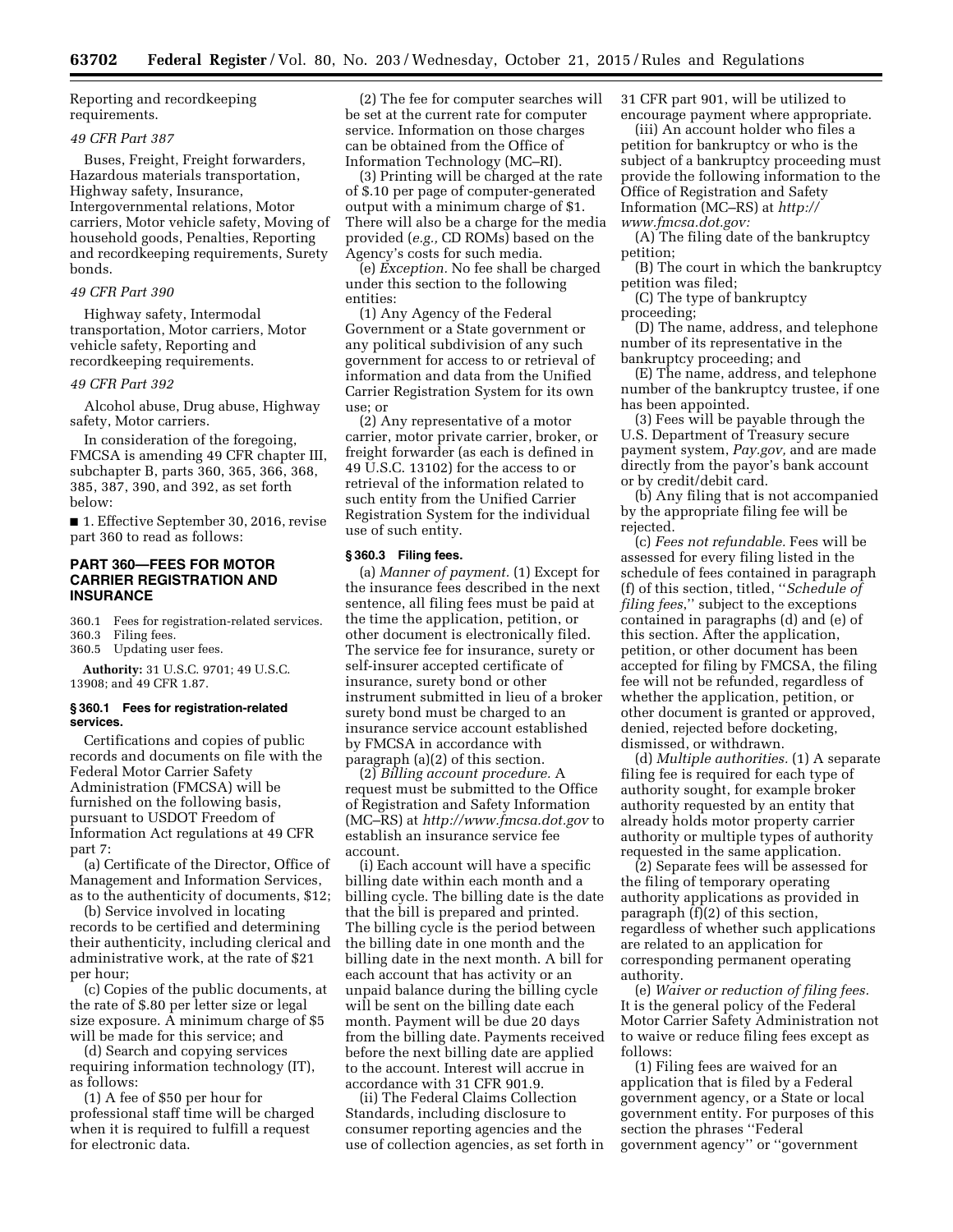entity'' do not include a quasigovernmental corporation or government subsidized transportation company.

(2) Filing fees are waived for a motor carrier of passengers that receives a grant from the Federal Transit Administration either directly or through a third-party contract to provide passenger transportation under an agreement with a State or local government pursuant to 49 U.S.C. 5307, 5310, 5311, 5316, or 5317.

(3) The FMCSA will consider other requests for waivers or fee reductions only in extraordinary situations and in accordance with the following procedure:

(i) *When to request.* At the time that a filing is submitted to FMCSA, the applicant may request a waiver or reduction of the fee prescribed in this part. Such request should be addressed to the Director, Office of Registration and Safety Information.

(ii) *Basis.* The applicant must show that the waiver or reduction of the fee is in the best interest of the public, or that payment of the fee would impose an undue hardship upon the requester.

(iii) *FMCSA action.* The Director, Office of Registration and Safety Information, will notify the applicant of the decision to grant or deny the request for waiver or reduction.

(f) *Schedule of filing fees:* 

| Type of proceeding   |                                                                                                                                                                                                                     | Fee                                                                                                             |
|----------------------|---------------------------------------------------------------------------------------------------------------------------------------------------------------------------------------------------------------------|-----------------------------------------------------------------------------------------------------------------|
| Part I: Registration |                                                                                                                                                                                                                     |                                                                                                                 |
| (1)                  | An application for USDOT Registration pursuant to 49 CFR part 390, sub-<br>part E.                                                                                                                                  | \$300.                                                                                                          |
| <br>(2)              | An application for motor carrier temporary authority to provide emergency<br>relief in response to a national emergency or natural disaster following an<br>emergency declaration under §390.23 of this subchapter. | \$100.                                                                                                          |
| (3).                 |                                                                                                                                                                                                                     | \$0.                                                                                                            |
| (4)                  |                                                                                                                                                                                                                     | \$0.                                                                                                            |
| (5)<br>              |                                                                                                                                                                                                                     | \$0.                                                                                                            |
| (6)<br>              |                                                                                                                                                                                                                     | \$10.                                                                                                           |
|                      |                                                                                                                                                                                                                     | \$0.                                                                                                            |
| <br>(8)              |                                                                                                                                                                                                                     | \$0.                                                                                                            |
| Part II: Insurance   |                                                                                                                                                                                                                     |                                                                                                                 |
| (9)<br>              | A service fee for insurer, surety, or self-insurer accepted certificate of insur-<br>ance, surety bond, and other instrument submitted in lieu of a broker sur-<br>ety bond.                                        | \$10 per accepted certificate, surety bond<br>or other instrument submitted in lieu of<br>a broker surety bond. |
|                      | (i) An application for original qualification as self-insurer for bodily injury and<br>property damage insurance (BI&PD).<br>(ii) An application for original qualification as self-insurer for cargo insurance     | \$4,200.<br>\$420.                                                                                              |

## **§ 360.5 Updating user fees.**

(a) *Update.* Each fee established in this subpart may be updated, as deemed necessary by FMCSA.

(b) *Publication and effective dates.*  Notice of updated fees shall be published in the **Federal Register** and shall become effective 30 days after publication.

(c) *Payment of fees.* Any person submitting a filing for which a filing fee is established must pay the fee applicable on the date of the filing or request for services.

(d) *Method of updating fees.* Each fee shall be updated by updating the cost components comprising the fee. However, fees shall not exceed the maximum amounts established by law. Cost components shall be updated as follows:

(1) Direct labor costs shall be updated by multiplying base level direct labor costs by percentage changes in average wages and salaries of FMCSA employees. Base level direct labor costs are direct labor costs determined by the cost study in *Regulations Governing Fees For Service,* 1 I.C.C. 2d 60 (1984), or subsequent cost studies. The base period for measuring changes shall be April 1984 or the year of the last cost study.

(2) Operations overhead shall be developed on the basis of current relationships existing on a weighted basis, for indirect labor applicable to the first supervisory work centers directly associated with user fee activity. Actual updating of operations overhead shall be accomplished by applying the current percentage factor to updated direct labor, including current governmental overhead costs.

(3)(i) Office general and administrative costs shall be developed on the basis of current levels costs, *i.e.,*  dividing actual office general and administrative costs for the current fiscal year by total office costs for the office directly associated with user fee activity. Actual updating of office general and administrative costs shall be accomplished by applying the current percentage factor to updated direct labor, including current governmental overhead and current operations overhead costs.

(ii) The FMCSA general and administrative costs shall be developed on the basis of current level costs; *i.e.,*  dividing actual FMCSA general and administrative costs for the current fiscal year by total Agency expenses for the current fiscal year. Actual updating of FMCSA general and administrative

costs shall be accomplished by applying the current percentage factor to updated direct labor, including current governmental overhead, operations overhead and office general and administrative costs.

(4) Publication costs shall be adjusted on the basis of known changes in the costs applicable to publication of material in the **Federal Register** or FMCSA Register.

(e) *Rounding of updated fees.*  Updated fees shall be rounded as follows. (This rounding procedure excludes copying, printing and search fees.)

(1) Fees between \$1 and \$30 shall be rounded to the nearest \$1;

(2) Fees between \$30 and \$100 shall be rounded to the nearest \$10;

(3) Fees between \$100 and \$999 shall be rounded to the nearest \$50; and

(4) Fees above \$1,000 shall be rounded to the nearest \$100.

# **PART 365—RULES GOVERNING APPLICATIONS FOR OPERATING AUTHORITY**

■ 2. Effective September 30, 2016, the authority citation for part 365 is revised to read as follows: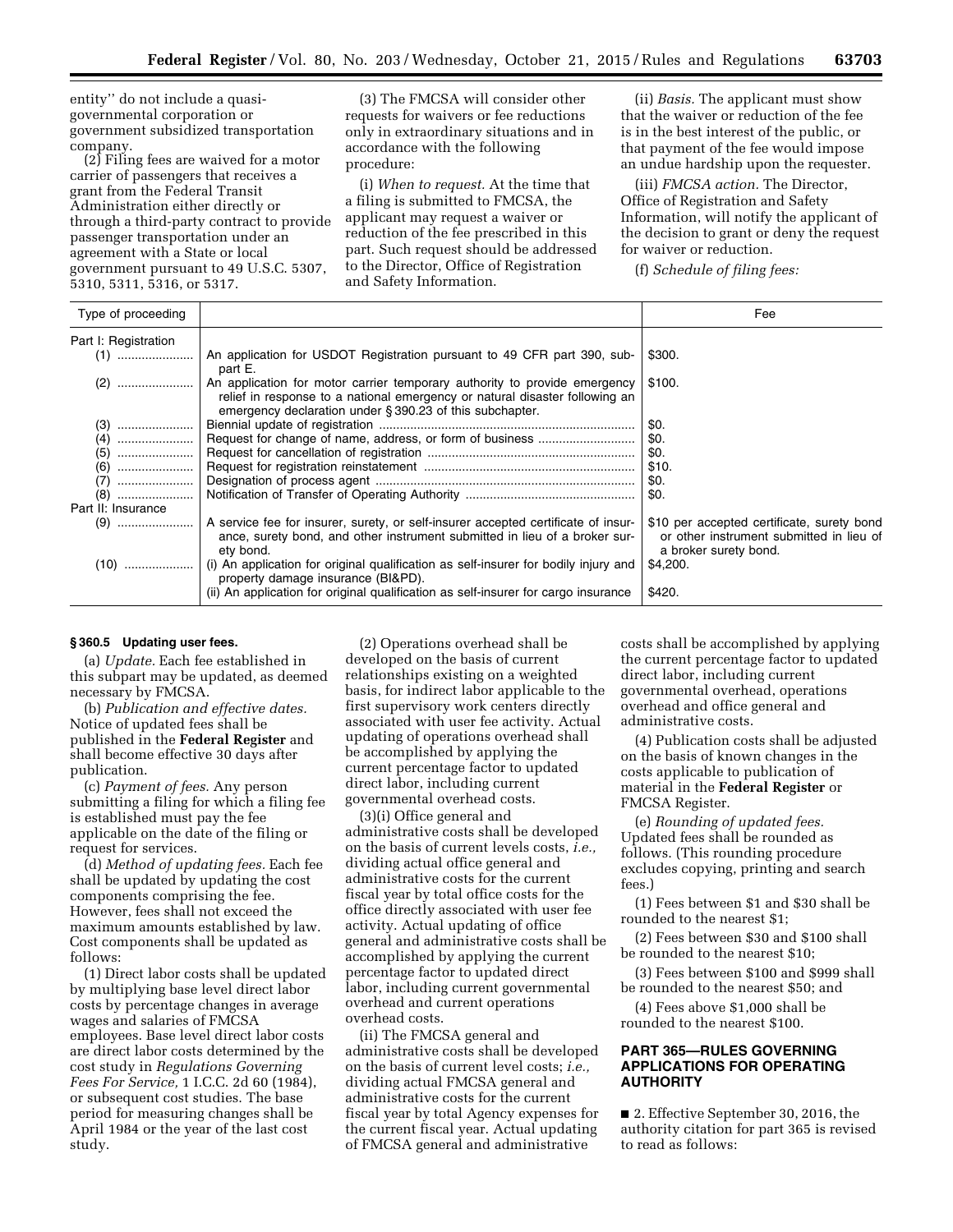**Authority:** 5 U.S.C. 553 and 559; 49 U.S.C. 13101, 13301, 13901–13906, 13908, 14708, 31133, 31138, and 31144; 49 CFR 1.87.

■ 3. Effective September 30, 2016, amend § 365.101 by revising paragraphs (a) and (h) to read as follows:

# **§ 365.101 Applications governed by these rules.**

\* \* \* \* \* (a) Applications for certificates of motor carrier registration to operate as a motor carrier of property or passengers. \* \* \* \* \*

(h) Applications for Mexicodomiciled motor carriers to operate in foreign commerce as for-hire or private motor carriers of property (including exempt items) between Mexico and all points in the United States. Under NAFTA Annex 1, page I–U–20, a Mexico-domiciled motor carrier may not provide point-to-point transportation services, including express delivery services, within the United States for goods other than international cargo.

\* \* \* \* \* ■ 4. Effective September 30, 2016, revise § 365.105 to read as follows:

# **§ 365.105 Starting the application process: Form MCSA–1.**

(a) Each applicant must apply for operating authority by electronically filing Form MCSA–1, the URS online application, to request authority pursuant to 49 U.S.C. 13902, 13903 or 13904 to operate as a:

(1) Motor carrier of property or passengers,

(2) Broker of general commodities or household goods, or

(3) Freight forwarder of general commodities or household goods.

(b) A separate filing fee in the amount set forth at 49 CFR 360.3(f) is required for each type of authority sought in paragraph (a) of this section.

(c) Form MCSA–1 is the URS online application and is available, including complete instructions, from the FMCSA Web site at *[http://www.fmcsa.dot.gov/](http://www.fmcsa.dot.gov/urs) [urs.](http://www.fmcsa.dot.gov/urs)* 

■ 5. Effective December 12, 2015 until September 29, 2016, add § 365.T106 to read as follows:

## **§ 365.T106 Starting the application process: URS online application.**

(a) Notwithstanding § 365.105, new applicants as defined in paragraph (b) of this section must apply for a USDOT number and if applicable, operating authority by electronically filing Form MCSA–1, the URS online application, to request authority pursuant to 49 U.S.C. 13902, 13903, or 13904 to operate as a:

(1) Motor carrier of property (not household goods), property (household goods) or passengers,

(2) Broker of general commodities or household goods, or

(3) Freight forwarder of general commodities or household goods.

(b) For purposes of this section, a "new applicant" is an entity applying for a USDOT number and if applicable, operating authority who does not at the time of application have an active registration or USDOT, Motor Carrier (MC), Mexico owned or controlled (MX) or Freight Forwarder (FF) number, and who has never had an active registration or USDOT, MC, MX, or FF number.

(c) Form MCSA–1 is the URS online application, and both the application and its instructions are available from the FMCSA Web site at *[http://](http://www.fmcsa.dot.gov/urs) [www.fmcsa.dot.gov/urs.](http://www.fmcsa.dot.gov/urs)* 

(d) This section is in effect from December 12, 2015 through September 29, 2016.

■ 6. Effective September 30, 2016, revise § 365.107 to read as follows:

#### **§ 365.107 Types of applications.**

(a) *Fitness applications.* Motor property applications and certain types of motor passenger applications require the finding that the applicant is fit, willing and able to perform the involved operations and to comply with all applicable statutory and regulatory provisions. These applications can be opposed only on the grounds that applicant is not fit [*e.g.,* is not in compliance with applicable financial responsibility and safety fitness requirements]. These applications are:

(1) Motor carrier of property (except household goods).

(2) Broker of general commodities or household goods.

(3) Certain types of motor carrier of passenger applications as described in Form MCSA–1, the URS online application.

(b) Motor carrier of passenger ''public interest'' applications as described in Form MCSA–1, the URS online application.

(c) Intrastate motor passenger applications under 49 U.S.C. 13902(b)(3) as described in Form MCSA–1, the URS online application.

(d) Motor carrier of household goods applications, including Mexico- or non-North America-domiciled carrier applicants. In addition to meeting the fitness standard under paragraph (a) of this section, an applicant seeking authority to operate as a motor carrier of household goods must:

(1) Provide evidence of participation in an arbitration program and provide a copy of the notice of the arbitration

program as required by 49 U.S.C. 14708(b)(2);

(2) Identify its tariff and provide a copy of the notice of the availability of that tariff for inspection as required by 49 U.S.C. 13702(c);

(3) Provide evidence that it has access to, has read, is familiar with, and will observe all applicable Federal laws relating to consumer protection, estimating, consumers' rights and responsibilities, and options for limitations of liability for loss and damage; and

(4) Disclose any relationship involving common stock, common ownership, common management, or common familial relationships between the applicant and any other motor carrier, freight forwarder, or broker of household goods within 3 years of the proposed date of registration.

(e) Temporary authority (TA) for motor carriers. These applications require a finding that there is or soon will be an immediate transportation need that cannot be met by existing carrier service.

(1) Applications for TA will be entertained only when an emergency declaration has been made pursuant to § 390.23 of this subchapter.

(2) Temporary authority must be requested by filing the URS online application, Form MCSA–1, found at *[http://www.fmcsa.dot.gov/urs.](http://www.fmcsa.dot.gov/urs)* 

(3) Applications for temporary authority are not subject to protest.

(4) Motor carriers granted temporary authority must comply with financial responsibility requirements under part 387 of this subchapter.

(5) Only a U.S.-domiciled motor carrier is eligible to receive temporary authority.

■ 7. Effective September 30, 2016, amend § 365.109 by revising paragraphs (a)(5) and (6) and (b) to read as follows:

### **§ 365.109 FMCSA review of the application.**

# $(a) * * * *$

(5) All applicants must file the appropriate evidence of financial responsibility pursuant to 49 CFR part 387 within 90 days from the date notice of the application is published in the FMCSA Register:

(i) *Form BMC–91 or 91X or BMC 82 surety bond*—Bodily injury and property damage (motor property and passenger carriers; and freight forwarders that provide pickup or delivery service directly or by using a local delivery service under their control),

(ii) *Form BMC–84*—Surety bond or *Form BMC–85*—trust fund agreement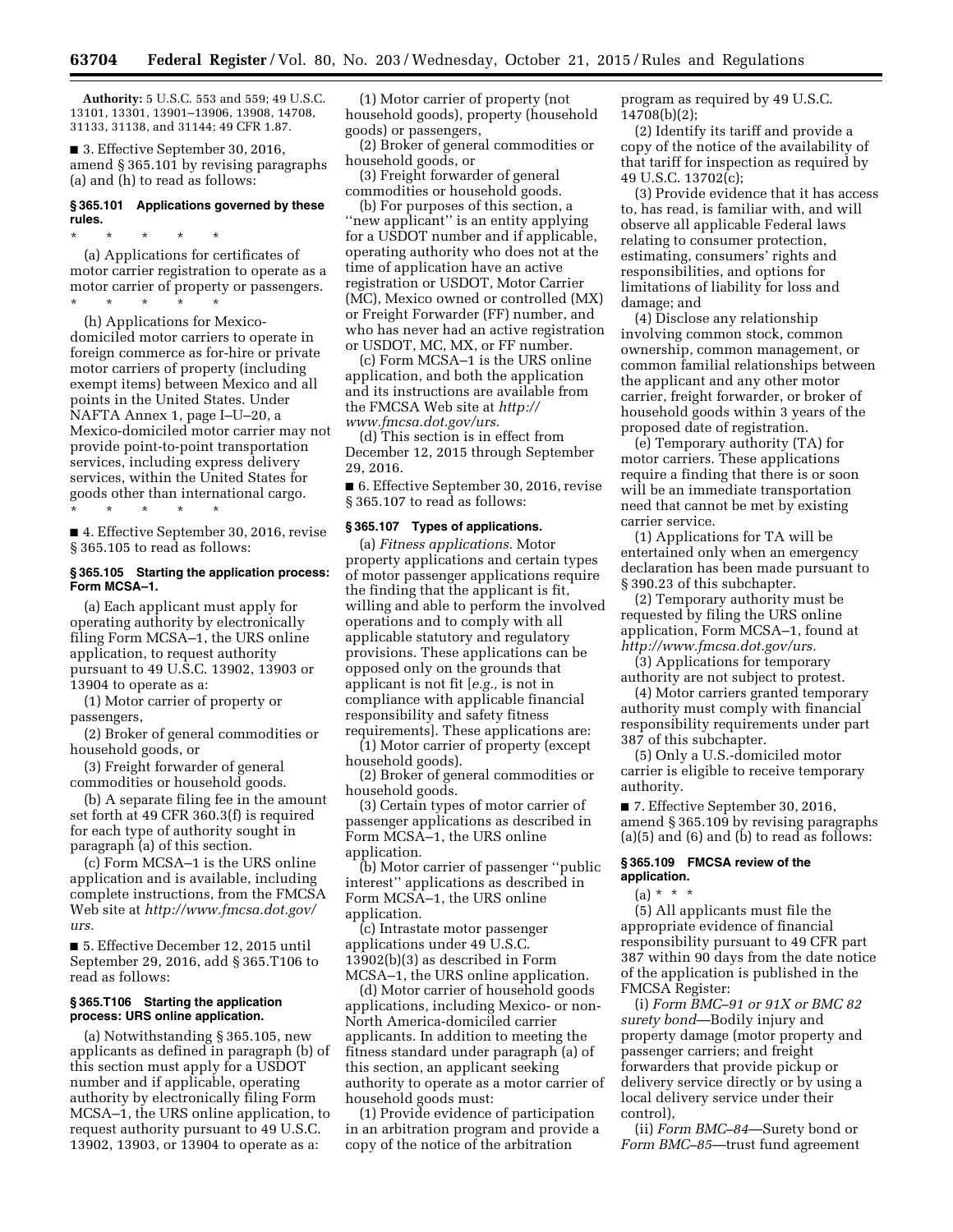(property brokers of general commodities and household goods).

(iii) *Form BMC–34 or BMC 83 surety bond*—Cargo liability (household goods motor carriers and household goods freight forwarders).

(6) Applicants also must submit Form BOC–3—Designation of Agents—Motor Carriers, Brokers and Freight Forwarders—within 90 days from the date notice of the application is published in the FMCSA Register.

\* \* \* \* \*

(b) A summary of the application will be published in the FMCSA Register to give notice to the public in case anyone wishes to oppose the application.

■ 8. Effective September 30, 2016, revise § 365.110 to read as follows:

### **§ 365.110 Need to complete New Entrant Safety Assurance Program.**

For motor carriers operating commercial motor vehicles as defined in 49 U.S.C. 31132, operating authority obtained under procedures in this part does not become permanent until the applicant satisfactorily completes the New Entrant Safety Assurance Program in part 385 of this subchapter.

■ 9. Effective September 30, 2016, amend § 365.111 by revising paragraph (a) to read as follows:

## **§ 365.111 Appeals to rejections of the application.**

(a) An applicant has the right to appeal rejection of the application. The appeal must be filed at the FMCSA, Office of Registration and Safety Information, 1200 New Jersey Ave. SE., Washington, DC 20590, within 10 days of the date of the letter of rejection. \* \* \* \* \*

■ 10. Effective September 30, 2016, revise § 365.119 to read as follows:

## **§ 365.119 Opposed applications.**

If the application is opposed, opposing parties are required to send a copy of their protest to the applicant and to FMCSA. All protests must include statements made under oath (verified statements). There are no personal appearances or formal hearings.

■ 11. Effective September 30, 2016, revise § 365.201 to read as follows:

# **§ 365.201 Definitions.**

A person wishing to oppose a request for operating authority files a *protest.* A person filing a valid protest is known as a *protestant.* 

■ 12. Effective September 30, 2016, revise § 365.203 to read as follows:

# **§ 365.203 Time for filing.**

A protest shall be filed (received at the FMCSA, Office of the Associate Administrator for Research and Information Technology, 1200 New Jersey Ave. SE., Washington, DC 20590) within 10 days after notice of the application appears in the FMCSA Register. A copy of the protest shall be sent to applicant's representative at the same time. Failure timely to file a protest waives further participation in the proceeding.

■ 13. Effective September 30, 2016, revise Subpart D to read as follows:

# **Subpart D—Transfers of Operating Authority**

Sec. 365.401 Scope of rules. 365.403 Definitions. 365.405 Reporting requirement.

# **Subpart D—Transfers of Operating Authority**

# **§ 365.401 Scope of rules.**

The rules in this subpart define the procedures for motor carriers, property brokers, and freight forwarders to report to FMCSA transactions that result in the transfer of operating authority and are not subject to approval by the U.S. Surface Transportation Board under 49 U.S.C. 14303.

#### **§ 365.403 Definitions.**

For the purposes of this subpart, the following definitions apply:

(a) *Transfer.* A transfer means any transaction in which an operating authority issued to one person is taken over by another person or persons who assume legal responsibility for the operations. Such transactions include a purchase of all or some of the assets of a company, a merger of two or more companies, or acquisition of controlling interest in a company through a purchase of company stock.

(b) *Operating authority.* Operating authority means a registration required by 49 U.S.C. 13902 issued to motor carriers; 49 U.S.C. 13903 issued to freight forwarders; and 49 U.S.C. 13904 issued to brokers.

(c) *Person.* An individual, partnership, corporation, company, association, or other form of business, or a trustee, receiver, assignee, or personal representative of any of these entities.

## **§ 365.405 Reporting requirement.**

(a) Every transfer of operating authority from one person to another person must be reported by both the transferee and transferor using the URS online application, Form MCSA–1, (available at *[http://www.fmcsa.dot.gov/](http://www.fmcsa.dot.gov/urs)* *[urs](http://www.fmcsa.dot.gov/urs)*) in accordance with § 390.201(d)(5) of this subchapter.

(b) The following information must be furnished:

(1) Full name, address and USDOT Numbers of the transferee and transferor.

(2) A copy of the operating authority being transferred.

■ 14. Effective September 30, 2016, amend § 365.507 by revising paragraph (e)(2) to read as follows:

# **§ 365.507 FMCSA action on the application.**

\* \* \* \* \*

(e) \* \* \*

(2) Electronically file, or have its process agent(s) electronically file, Form BOC–3—Designation of Agents—Motor Carriers, Brokers and Freight Forwarders, as required by part 366 of this subchapter; and

\* \* \* \* \*

■ 15. Effective September 30, 2016, amend § 365.509 by revising paragraph (a) to read as follows:

## **§ 365.509 Requirement to notify FMCSA of change in applicant information.**

(a) A motor carrier subject to this subpart must notify FMCSA of any changes or corrections to the information in parts I, IA, or II of Form OP–1(MX), or in Form BOC–3— Designation of Agents—Motor Carriers, Brokers and Freight Forwarders, during the application process or after having been granted provisional operating authority. The carrier must notify FMCSA in writing within 30 days of the change or correction.

\* \* \* \* \*

# **PART 366—DESIGNATION OF PROCESS AGENT**

■ 16. Effective September 30, 2016, the authority citation for part 366 is revised to read as follows:

**Authority:** 49 U.S.C. 502, 503, 13303, 13304 and 13908; and 49 CFR 1.87.

■ 17. Effective September 30, 2016, revise § 366.1 to read as follows:

#### **§ 366.1 Applicability.**

The rules in this part, relating to the filing of designations of persons upon whom court or Agency process may be served, apply to for-hire and private motor carriers, brokers, freight forwarders and, as of the moment of succession, their fiduciaries (as defined at 49 CFR 387.319(a)).

■ 18. Effective September 30, 2016, revise § 366.2 to read as follows: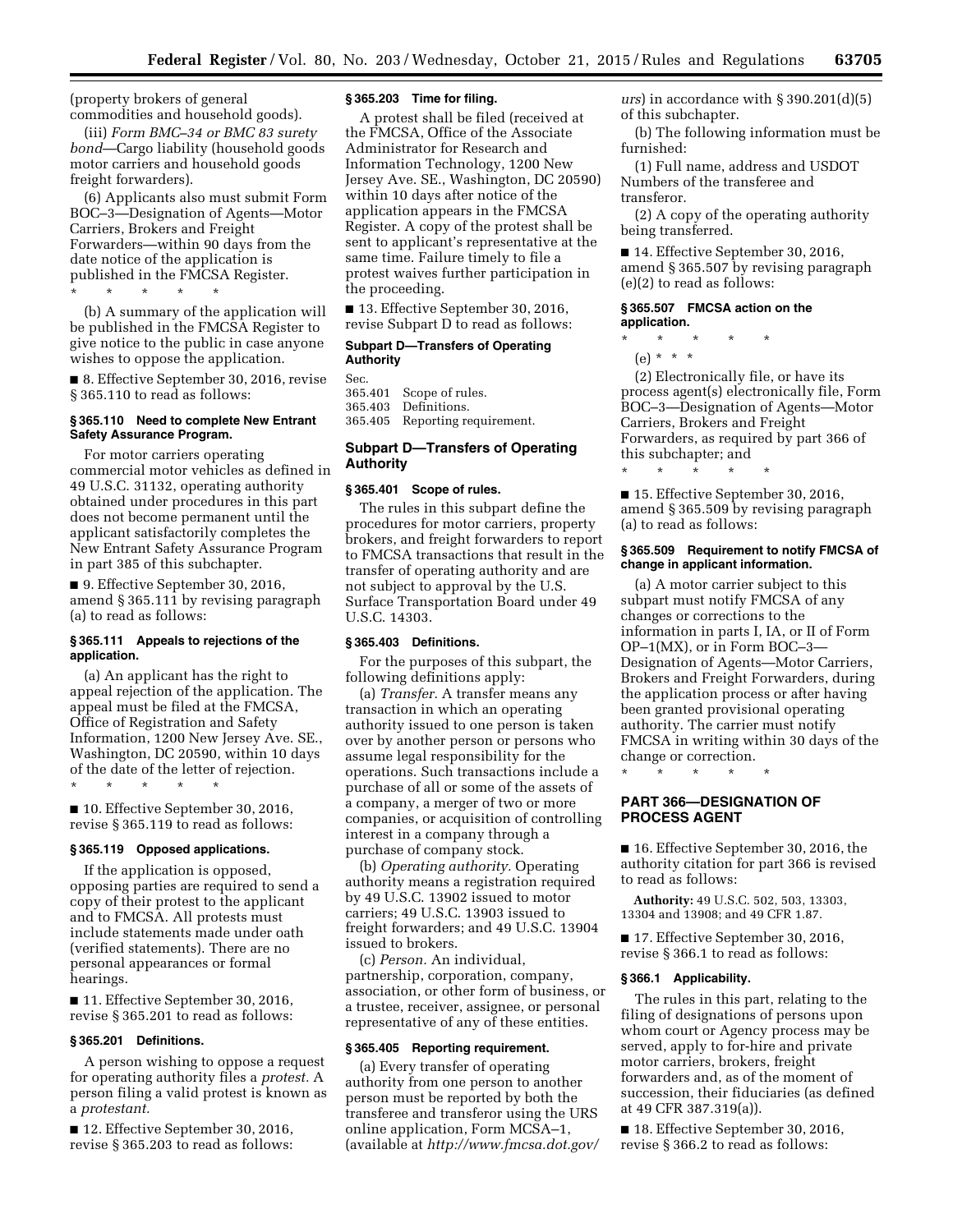# **§ 366.2 Form of designation.**

(a) Designations shall be made on Form BOC–3—Designation of Agents— Motor Carriers, Brokers and Freight Forwarders. Only one completed current form may be on file. It must include all States for which agent designations are required. One copy must be retained by the carrier, broker or freight forwarder at its principal place of business.

(b) All Motor Carriers, Brokers, and Freight Forwarders that are registered with FMCSA on September 30, 2016 must file their Form BOC–3 designation by no later than December 31, 2016. All other Motor Carriers, Brokers, and Freight Forwarders must file the FORM BOC–3 designation at the time of their application for registration. Failure to file a designation in accordance with this paragraph will result in deactivation of the carrier's USDOT Number.

■ 19. Effective September 30, 2016, revise § 366.3 to read as follows:

# **§ 366.3 Eligible persons.**

All persons (as defined at 49 U.S.C. 13102(18)) designated as process agents must reside in or maintain an office in the State for which they are designated. If a State official is designated, evidence of his or her willingness to accept service of process must be furnished.

■ 20. Effective September 30, 2016, revise § 366.4 to read as follows:

### **§ 366.4 Required States.**

(a) *Motor carriers.* Every motor carrier must designate process agents for all 48 contiguous States and the District of Columbia, unless its operating authority registration is limited to fewer than 48 States and DC. When a motor carrier's operating authority registration is limited to fewer than 48 States and DC, it must designate process agents for each State in which it is authorized to operate and for each State traversed during such operations. Every motor carrier operating in the United States in the course of transportation between points in a foreign country shall file a designation for each State traversed.

(b) *Brokers.* Every broker shall make a designation for each State, including DC, in which its offices are located or in which contracts will be written.

(c) *Freight forwarders.* Every freight forwarder shall make a designation for each State, including DC, in which its offices are located or in which contracts will be written.

■ 21. Effective September 30, 2016, revise § 366.5 to read as follows:

## **§ 366.5 Blanket designations.**

Where an association or corporation has filed with the FMCSA a list of process agents for each State and DC (blanket agent), motor carriers, brokers and freight forwarders may make the required designations by using the following statement:

I designate those persons named in the list of process agents on file with the Federal Motor Carrier Safety Administration

by  $\Box$ 

(name of association or corporation)

and any subsequently filed revisions thereof, for the States in which this carrier is or may be authorized to operate (or arrange) as an entity of motor vehicle transportation, including States traversed during such operations, except those States for which individual designations are named.

■ 22. Effective September 30, 2016, revise § 366.6 to read as follows:

### **§ 366.6 Cancellation or change.**

(a) A designation may be canceled or changed only by a new designation made by the motor carrier, broker, or freight forwarder, or by the process agent or company filing a blanket designation in accordance with § 366.5. However, where a motor carrier, broker or freight forwarder's USDOT Number is inactive for at least 1 year, designation is no longer required and may be canceled without making another designation.

(b) A change to a designation, such as name, address, or contact information, must be reported to FMCSA within 30 days of the change.

(c) Whenever a motor carrier, broker or freight forwarder changes it name, address, or contact information, it must report the change to its process agents and/or the company making a blanket designation on its behalf in accordance with § 366.5 within 30 days of the change.

(d) Whenever a process agent and/or company making a blanket designation on behalf of a motor carrier, broker, or freight forwarder terminates its contract or relationship with the entity, it should report the termination to FMCSA within 30 days of the termination. If process agents and/or blanket agents do not keep their information up to date, FMCSA may withdraw its approval of their authority to make process agent designations with the Agency.

# **PART 368—APPLICATION FOR A CERTIFICATE OF REGISTRATION TO OPERATE IN MUNICIPALITIES IN THE UNITED STATES ON THE UNITED STATES-MEXICO INTERNATIONAL BORDER OR WITHIN THE COMMERCIAL ZONES OF SUCH MUNICIPALITIES**

■ 23. Effective September 30, 2016, the authority citation for part 368 is revised to read as follows:

**Authority:** 49 U.S.C. 13301, 13902 and 13908; Pub. L. 106–159, 113 Stat. 1748; and 49 CFR 1.87.

■ 24. Effective December 12, 2015 until September 29, 2016, add § 368.T3 to read as follows:

### **§ 368.T3 Starting the application process: URS online application.**

(a) Notwithstanding any other provision of this part, new applicants as defined in paragraph (b) of this section must apply for a USDOT number and operating authority by electronically filing Form MCSA–1, the URS online application (available at *[http://](http://www.fmcsa.dot.gov/urs) [www.fmcsa.dot.gov/urs](http://www.fmcsa.dot.gov/urs)*) to request authority pursuant to 49 U.S.C. 13902 to provide interstate transportation in municipalities in the United States on the United States-Mexico international border or within the commercial zones of such municipalities as defined in 49 U.S.C. 13902(c)(4)(A).

(b) For purposes of this section, a ''new applicant'' is an citizen of Mexico or a motor carrier owned or controlled by a citizen of Mexico, applying for a USDOT number and operating authority who does not at the time of application have an active registration or USDOT, Motor Carrier (MC), Mexico owned or controlled (MX) or Freight Forwarder (FF) number, and who has never had an active registration or USDOT, MC, MX, or FF number.

(c) Form MCSA–1, is the URS online application, and both the application and its instructions are available from the FMCSA Web site at *[http://](http://www.fmcsa.dot.gov/urs) [www.fmcsa.dot.gov/urs](http://www.fmcsa.dot.gov/urs)*.

(d) This section is in effect from December 12, 2015 through September 29, 2016.

■ 25. Effective September 30, 2016, amend § 368.3 by revising paragraphs (a), (b), and (f) to read as follows:

## **§ 368.3 Applying for a certificate of registration.**

(a) If you wish to obtain a certificate of registration under this part, you must electronically file an application that includes the following:

(1) Form MCSA–1—URS online application.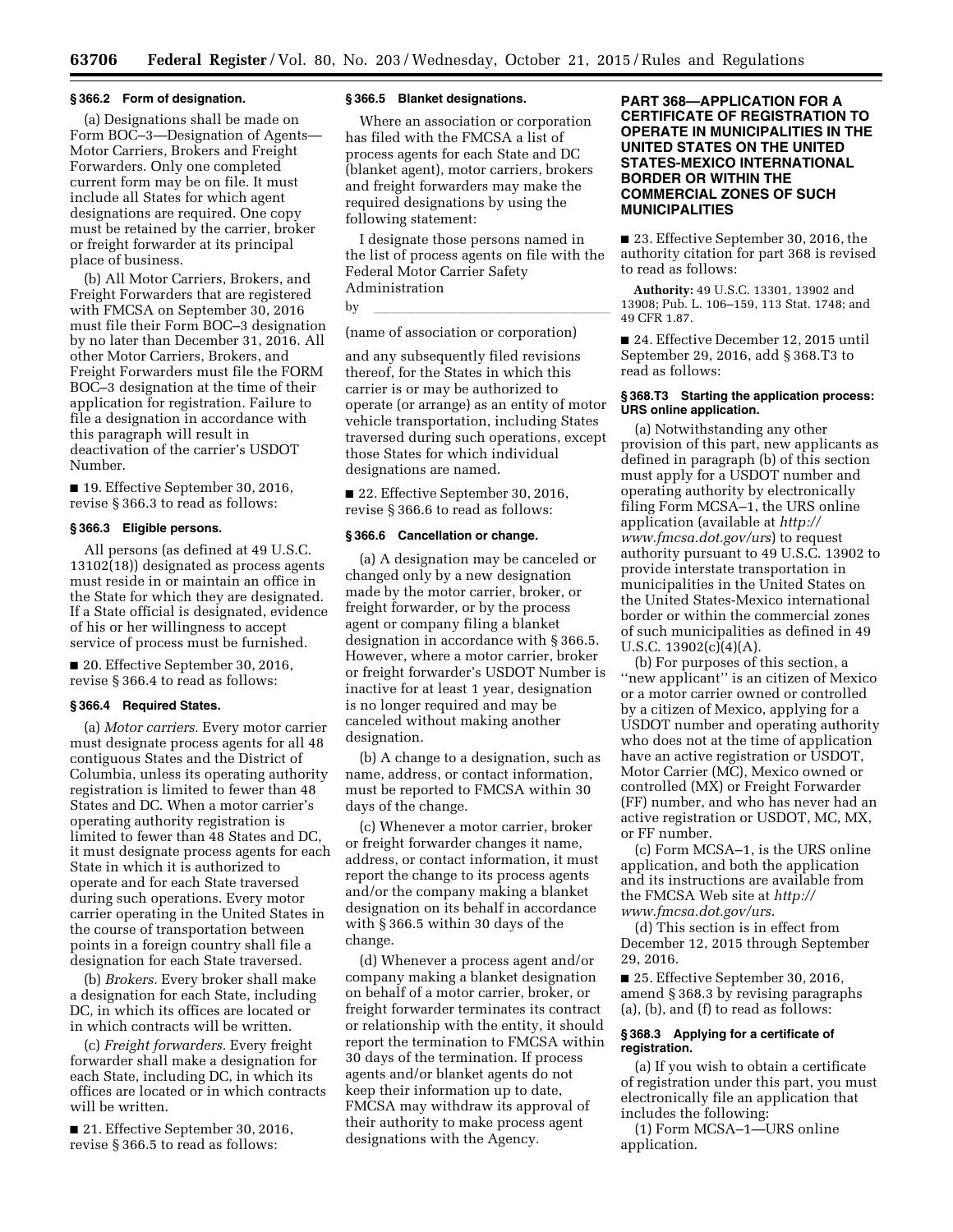(2) Form BOC–3—Designation of Agents—Motor Carriers, Brokers and Freight Forwarders or indicate on the application that the applicant will use a process agent service that will submit the Form BOC–3 electronically.

(b) The FMCSA will only process your application for a Certificate of Registration if it meets the following conditions:

(1) The application must be completed in English;

(2) The information supplied must be accurate and complete in accordance with the instructions to Form MCSA–1, the URS online application, and Form  $BOC-3$ .

(3) The application must include all the required supporting documents and applicable certifications set forth in the instructions to Form MCSA–1, the URS online application, and Form BOC–3.

\* \* \* \* \*

(f) Form MCSA–1 is the URS online application and is available, including complete instructions, from the FMCSA Web site at *[http://www.fmcsa.dot.gov/](http://www.fmcsa.dot.gov/urs) [urs](http://www.fmcsa.dot.gov/urs)*.

■ 26. Effective September 30, 2016, amend § 368.4 by revising paragraph (a) to read as follows:

# **§ 368.4 Requirement to notify FMCSA of change in applicant information.**

(a) You must notify FMCSA of any changes or corrections to the information in Section A of Form MCSA–1, the URS online application, or the Form BOC–3, Designation of Agents-Motor Carriers, Brokers and Freight Forwarders, during the application process or while you have a Certificate of Registration. You must notify FMCSA in writing within 30 days of the change or correction.

\* \* \* \* \*

■ 27. Effective September 30, 2016, revise § 368.8 to read as follows:

#### **§ 368.8 Appeals.**

An applicant has the right to appeal denial of the application. The appeal must be in writing and specify in detail why the Agency's decision to deny the application was wrong. The appeal must be filed with the FMCSA, Office of Registration and Safety Information within 20 days of the date of the letter denying the application.

# **PART 385—SAFETY FITNESS PROCEDURES**

■ 28. Effective September 30, 2016, the authority citation for part 385 is revised to read as follows:

**Authority:** 49 U.S.C. 113, 504, 521(b), 5105(e), 5109, 5113, 13901–13905, 13908, 31136, 31144, 31148, 31151, and 31502; Sec. 350 of Pub. L. 107–87; and 49 CFR 1.87.

■ 29. Effective September 30, 2016. revise § 385.301 to read as follows:

#### **§ 385.301 What is a motor carrier required to do before beginning interstate operations?**

(a) Before a motor carrier of property or passengers begins interstate operations, it must register with FMCSA and receive a USDOT Number. In addition, for-hire motor carriers must obtain operating authority from FMCSA, unless exclusively providing transportation exempt from the commercial registration requirements in 49 U.S.C. chapter 139. Both the USDOT Number and operating authority are obtained by following registration procedures described in 49 CFR part 390, subpart E. Part 365 of this chapter provides detailed instructions for obtaining operating authority.

(b) This subpart applies to motor carriers domiciled in the United States and Canada.

(c) The regulations in this subpart do not apply to a Mexico-domiciled motor carrier. A Mexico-domiciled motor carrier of property or passengers must register with FMCSA by following the registration procedures described in 49 CFR parts 365, 368 and 390. Parts 365 (for long-haul carriers) and 368 (for commercial zone carriers) of this chapter provide detailed information about how a Mexico-domiciled motor carrier may obtain operating authority. ■ 30. Effective September 30, 2016, revise § 385.303 to read as follows:

#### **§ 385.303 How does a motor carrier register with the FMCSA?**

A motor carrier registers with FMCSA by completing Form MCSA–1, the URS online application which is available at *<http://www.fmcsa.dot.gov/urs>*. Complete instructions for the Form MCSA–1 also are available at the same location.

■ 31. Effective September 30, 2016, revise § 385.305 to read as follows:

#### **§ 385.305 What happens after the FMCSA receives a request for new entrant registration?**

(a) The applicant for new entrant registration will be directed to the FMCSA Internet Web site (*[http://](http://www.fmcsa.dot.gov) [www.fmcsa.dot.gov](http://www.fmcsa.dot.gov)*) to secure and/or complete the application package online.

(b) The application package will include the following:

(1) Educational and technical assistance material regarding the requirements of the FMCSRs and HMRs, if applicable.

(2) Form MCSA-, the URS online application. This form is used to obtain both a USDOT Number and operating authority.

(c) Upon completion of the application form, the new entrant will be issued an inactive USDOT Number. An applicant may not begin operations nor mark a commercial motor vehicle with the USDOT Number until after the date of the Agency's written notice that the USDOT Number has been activated. Violations of this section may be subject to the penalties under § 392.9b(b) of this chapter.

(d) *Additional requirements for certain for-hire motor carriers.* For-hire motor carriers, unless providing transportation exempt from the commercial registration requirements in 49 U.S.C. chapter 139, must obtain operating authority as prescribed under § 390.201(b) and part 365 of this chapter before operating in interstate commerce.

■ 32. Effective September 30, 2016, amend § 385.329 by revising paragraphs (b) introductory text,  $(b)(1)$ ,  $(c)(1)$  and (d) to read as follows:

## **§ 385.329 May a new entrant that has had its USDOT new entrant registration revoked and its operations placed out of service reapply?**

\* \* \* \* \* (b) If the USDOT new entrant registration was revoked because of a failed safety audit, the new entrant must do all of the following:

- (1) Submit an updated Form MCSA– 1, the URS online application.
- \* \* \* \* \*
	- (c) \* \* \*

(1) Submit an updated Form MCSA– 1, the URS online application.

 $\star$   $\star$ (d) If the new entrant is a for-hire

motor carrier subject to the registration provisions of 49 U.S.C. chapter 139 and also has had its operating authority revoked, it must re-apply for operating authority as set forth in § 390.201(b) and part 365 of this chapter.

■ 33. Effective September 30, 2016, revise § 385.405 to read as follows:

# **§ 385.405 How does a motor carrier apply for a safety permit?**

(a) *Application form.* (1) To apply for a new safety permit or renewal of the safety permit, a motor carrier must complete and submit Form MCSA–1, the URS online application and meet the requirements under 49 CFR part 390, subpart E.

(2) Form MCSA–1, the URS online application, will also satisfy the requirements for obtaining and renewing a USDOT Number.

(b) *Where to get forms and instructions.* Form MCSA–1, the URS online application, is available,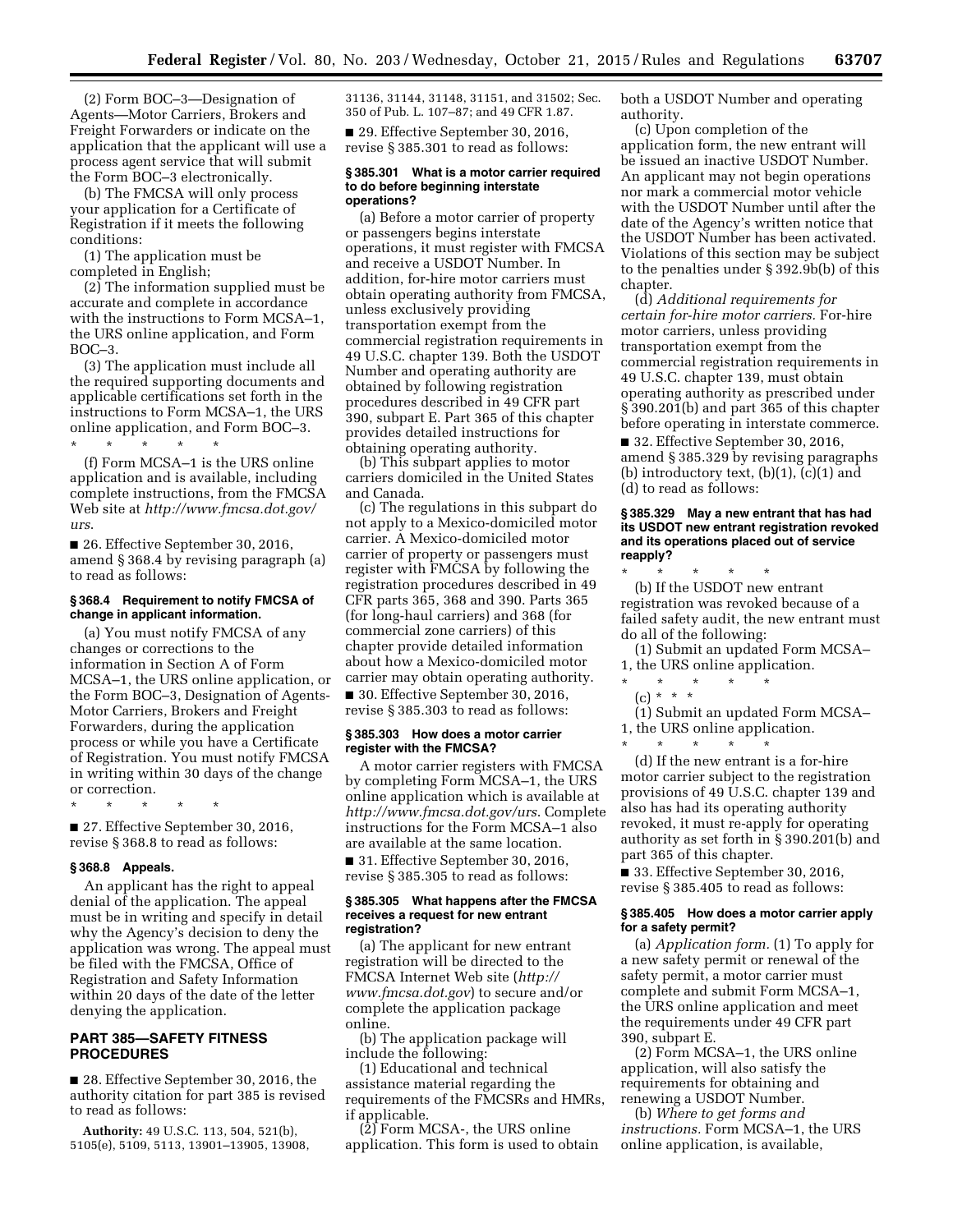including complete instructions, at *<http://www.fmcsa.dot.gov/urs>*.

(c) *Signature and certification.* An official of the motor carrier must sign and certify that the information is correct on each form the motor carrier submits.

(d) *Updating information.* A motor carrier holding a safety permit must report to FMCSA any change in the information on its Form MCSA–1 within 30 days of the change. The motor carrier must use Form MCSA–1, the URS online application, to report the new information.

■ 34. Effective September 30, 2016, amend § 385.409 by revising paragraph (a) to read as follows:

# **§ 385.409 When may a temporary safety permit be issued to a motor carrier?**

(a) *Temporary safety permit.* If a motor carrier does not meet the criteria of § 385.407(a), FMCSA may issue it a temporary safety permit. To obtain a temporary safety permit, a motor carrier must certify on Form MCSA–1, the URS online application, that it is operating in full compliance with the HMRs, with the FMCSRs, and/or comparable State regulations, whichever is applicable; and with the minimum financial responsibility requirements in part 387 of this subchapter or in State regulations, whichever is applicable.

\* \* \* \* \* ■ 35. Effective September 30, 2016, revise § 385.419 to read as follows:

#### **§ 385.419 How long is a safety permit effective?**

Unless suspended or revoked, a safety permit (other than a temporary safety permit) is effective for two years, except that:

(a) A safety permit will be subject to revocation if a motor carrier fails to submit a renewal application (Form MCSA–1, the URS online application) in accordance with the schedule set forth for filing Form MCSA–1 in part 390, subpart E, of this subchapter; and

(b) An existing safety permit will remain in effect pending FMCSA's processing of an application for renewal if a motor carrier submits the required application (Form MCSA–1) in accordance with the schedule set forth in part 390, subpart E, of this subchapter.

■ 36. Effective September 30, 2016, amend § 385.421 by revising paragraphs  $(a)(1)$  and  $(a)(2)$  to read as follows:

## **§ 385.421 Under what circumstances will a safety permit be subject to revocation or suspension by FMCSA?**

 $(a) * * * *$ 

(1) A motor carrier fails to submit a renewal application (Form MCSA–1) in accordance with the schedule set forth in part 390, subpart E, of this subchapter.

(2) A motor carrier provides any false or misleading information on its application form (Form MCSA–1) or as part of updated information it is providing on Form MCSA–1 (see § 385.405(d)).

\* \* \* \* \* ■ 37. Effective September 30, 2016, revise § 385.603 to read as follows:

#### **§ 385.603 Application.**

(a) Each applicant applying under this subpart must submit an application that consists of:

(1) Form MCSA–1, the URS online application; and

(2) A notification of the means used to designate process agents, either by submission in the application package of Form BOC–3, Designation of Agents—Motor Carriers, Brokers and Freight Forwarders, or a letter stating that the applicant will use a process agent service that will submit the Form BOC–3 electronically.

(b) The FMCSA will process an application only if it meets the following conditions:

(1) The application must be completed in English.

(2) The information supplied must be accurate, complete, and include all required supporting documents and applicable certifications in accordance with the instructions to Form MCSA–1 and Form BOC–3.

(3) The application must include the filing fee payable to the FMCSA in the amount set forth at 49 CFR 360.3(f)(1).

(4) The application must be signed by the applicant.

(c) An applicant must electronically file Form MCSA–1.

(d) Form MCSA–1 is the URS online application and is available, including complete instructions, at *[http://](http://www.fmcsa.dot.gov/urs) [www.fmcsa.dot.gov/urs](http://www.fmcsa.dot.gov/urs)*.

■ 38. Effective September 30, 2016, amend § 385.607 by revising paragraph (e)(2) to read as follows:

# **§ 385.607 FMCSA action on the application.**

\* \* \* \* \*

(e) \* \* \*

(2) File or have its process agent(s) electronically submit, Form BOC–3— Designation of Agents—Motor Carriers, Brokers and Freight Forwarders, as required by part 366 of this subchapter. \* \* \* \* \*

■ 39. Effective September 30, 2016, amend § 385.609 by revising paragraph (a)(2) to read as follows:

# **385.609 Requirement to notify FMCSA of change in applicant information.**

(a) \* \* \*

 $(2)$  A motor carrier subject to this subpart must notify FMCSA of any changes or corrections to the information in Section A of Form MCSA–1 that occur during the application process or after the motor carrier has been granted new entrant registration. The motor carrier must report the changes or corrections within 30 days of the change. The motor carrier must use Form MCSA–1, the URS online application, to report the new information.

■ 40. Effective September 30, 2016, amend § 385.713 by revising paragraphs (b) introductory text, (b)(1), (c) introductory text, (c)(1), and (d) to read as follows:

# **§ 385.713 Reapplying for new entrant registration.**

\* \* \* \* \*

\* \* \* \* \* (b) If the provisional new entrant registration was revoked because the new entrant failed to receive a Satisfactory rating after undergoing a compliance review, the new entrant must do all of the following:

(1) Submit an updated Form MCSA– 1, the URS online application;

\* \* \* \* \* (c) If the provisional new entrant registration was revoked because FMCSA found the new entrant failed to submit to a compliance review, the new entrant must do all of the following:

(1) Submit an updated Form MCSA– 1, the URS online application; \* \* \* \* \*

(d) If the new entrant is a for-hire carrier subject to the registration provisions under 49 U.S.C. 13901 and also has had its operating authority revoked, it must reapply for operating authority as set forth in § 390.201(b) and part 365 of this subchapter.

# **PART 387—MINIMUM LEVELS OF FINANCIAL RESPONSIBILITY FOR MOTOR CARRIERS**

■ 41. Effective September 30, 2016, the authority citation for part 387 is revised to read as follows:

**Authority:** 49 U.S.C. 13101, 13301, 13906, 13908, 14701, 31138, and 31139; and 49 CFR 1.87.

■ 42. Effective September 30, 2016, revise § 387.19 to read as follows:

#### **§ 387.19 Electronic filing of surety bonds, trust fund agreements, certificates of insurance and cancellations.**

(a) Insurers of exempt for-hire motor carriers, as defined in § 390.5 of this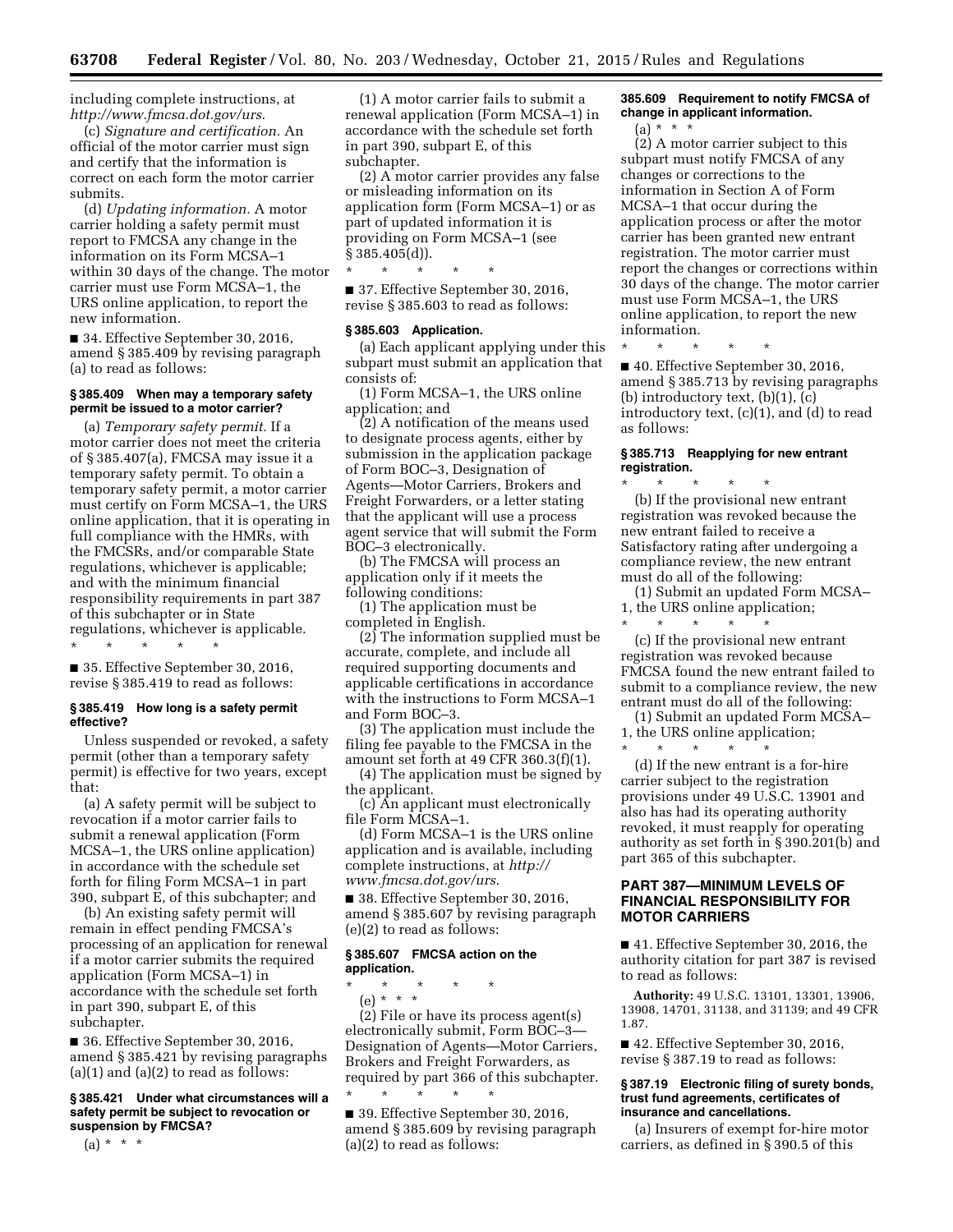subchapter, and private motor carriers that transport hazardous materials in interstate commerce that are registered with FMCSA on September 30, 2016, must file certificates of insurance, surety bonds, and other securities and agreements with FMCSA by December 31, 2016. Insurers of all other exempt for-hire motor carriers, as defined in § 390.5 of this subchapter, and private motor carriers that transport hazardous materials in interstate commerce must file certificates of insurance, surety bonds, and other securities and agreements with FMCSA at the time of the application for registration. These filings must be made electronically in accordance with the requirements and procedures set forth at § 387.323.

(b) The requirements of this section do not apply to motor carriers excepted under § 387.7(b)(3).

■ 43. Effective September 30, 2016, revise § 387.33 to read as follows:

# **§ 387.33 Financial responsibility, minimum levels.**

(a) *General limits.* The minimum levels of financial responsibility referred to in § 387.31 are prescribed as follows:

# **SCHEDULE OF LIMITS**

# *Public Liability*

For-hire motor carriers of passengers operating in interstate or foreign commerce.

| Vehicle seating capacity                                                                                                                                                                                  | Minimum limits           |
|-----------------------------------------------------------------------------------------------------------------------------------------------------------------------------------------------------------|--------------------------|
| (1) Any vehicle with a seat-<br>ing capacity of 16 pas-<br>sengers or more, including<br>(2) Any vehicle with a seat-<br>ing capacity of 15 pas-<br>sengers or less, including<br>the driver <sup>1</sup> | \$5,000,000<br>1.500.000 |

1Except as provided in § 387.27(b).

(b) *Limits applicable to transit service providers.* Notwithstanding the provisions of paragraph (a) of this section, the minimum level of financial responsibility for a motor vehicle used to provide transportation services within a transit service area located in more than one State under an agreement with a Federal, State, or local government funded, in whole or in part, with a grant under 49 U.S.C. 5307, 5310 or 5311, including transportation designed and carried out to meet the special needs of elderly individuals and individuals with disabilities, will be the highest level required for any of the States in which it operates. This paragraph applies to transit service providers that operate in more than one State, as well as transit service providers that operate in only one State but

interline with other motor carriers that provide interstate transportation within or outside the transit service area. Transit service providers conducting such operations must register as for-hire passenger carriers under part 365, subpart A and part 390, subpart E, of this subchapter, identify the State(s) in which they operate under the applicable grants, and certify on their registration documents that they have in effect financial responsibility levels in an amount equal to or greater than the highest level required by any of the States in which they are operating under a qualifying grant.

■ 44. Effective September 30, 2016, revise § 387.43 to read as follows:

### **§ 387.43 Electronic filing of surety bonds, trust fund agreements, certificates of insurance and cancellations.**

(a) Insurers of for-hire motor carriers of passengers that are registered with FMCSA on September 30, 2016, must file certificates of insurance, surety bonds, and other securities and agreements with FMCSA by December 31, 2016. Insurers of all other exempt for-hire motor carriers of passengers must file certificates of insurance, surety bonds, and other securities and agreements with FMCSA at the time of the application for registration. These filings must be made electronically in accordance with the requirements and procedures set forth at § 387.323.

(b) This section does not apply to motor carriers excepted under § 387.31(b)(3).

■ 45. Effective September 30, 2016, amend § 387.301 by revising paragraph (a)(1) to read as follows:

### **§ 387.301 Surety bond, certificate of insurance, or other securities.**

(a) *Public liability.* (1) No for-hire motor carrier or foreign (Mexican) motor private carrier or foreign motor carrier transporting exempt commodities subject to Subtitle IV, part B, chapter 135 of title 49, United States Code, shall engage in interstate or foreign commerce, and no certificate shall be issued to such a carrier or remain in force unless and until there shall have been filed with and accepted by the FMCSA surety bonds, certificates of insurance, proof of qualifications as selfinsurer, or other securities or agreements, in the amounts prescribed in § 387.303, conditioned to pay any final judgment recovered against such motor carrier for bodily injuries to or the death of any person resulting from the negligent operation, maintenance or use of motor vehicles in transportation subject to Subtitle IV, part B, chapter 135 of title 49, U.S.C., or for loss of or

damage to property of others, or, in the case of motor carriers of property operating freight vehicles described in § 387.303(b)(2), for environmental restoration.

\* \* \* \* \*

■ 46. Effective September 30, 2016, amend § 387.303 by revising paragraph (b)(1)(iii) to read as follows:

# **§ 387.303 Security for the protection of the public: Minimum limits.**

- \* \* \* \* \*
- (b) \* \* \*

(1) \* \* \*

(iii) *Limits applicable to transit service providers.* Notwithstanding the provisions of paragraph (b)(1)(ii) of this section, the minimum level of financial responsibility for a motor vehicle used to provide transportation services within a transit service area under an agreement with a Federal, State, or local government funded, in whole or in part, with a grant under 49 U.S.C. 5307, 5310 or 5311, including transportation designed and carried out to meet the special needs of elderly individuals and individuals with disabilities, will be the highest level required for any of the States in which it operates. This paragraph applies to transit service providers who operate in a transit service area located in more than one State, as well as transit service providers who operate in only one State but interline with other motor carriers that provide interstate transportation within or outside the transit service area. Transit service providers conducting such operations must register as for-hire passenger carriers under part 365, subpart A and part 390, subpart E of this subchapter, identify the State(s) in which they operate under the applicable grants, and certify on their registration documents that they have in effect financial responsibility levels in an amount equal to or greater than the highest level required by any of the States in which they are operating under a qualifying grant.

\* \* \* \* \*

■ 47. Effective September 30, 2016, amend § 387.313 by revising paragraphs (b) and (d) to read as follows:

## **§ 387.313 Forms and procedures.**

\* \* \* \* \* (b) *Filing and copies.* Certificates of insurance, surety bonds, and notices of cancellation must be filed with the FMCSA at *[http://www.fmcsa.dot.gov.](http://www.fmcsa.dot.gov)*  \* \* \* \* \*

(d) *Cancellation notice.* Except as provided in paragraph (e) of this section, surety bonds, certificates of insurance, and other securities or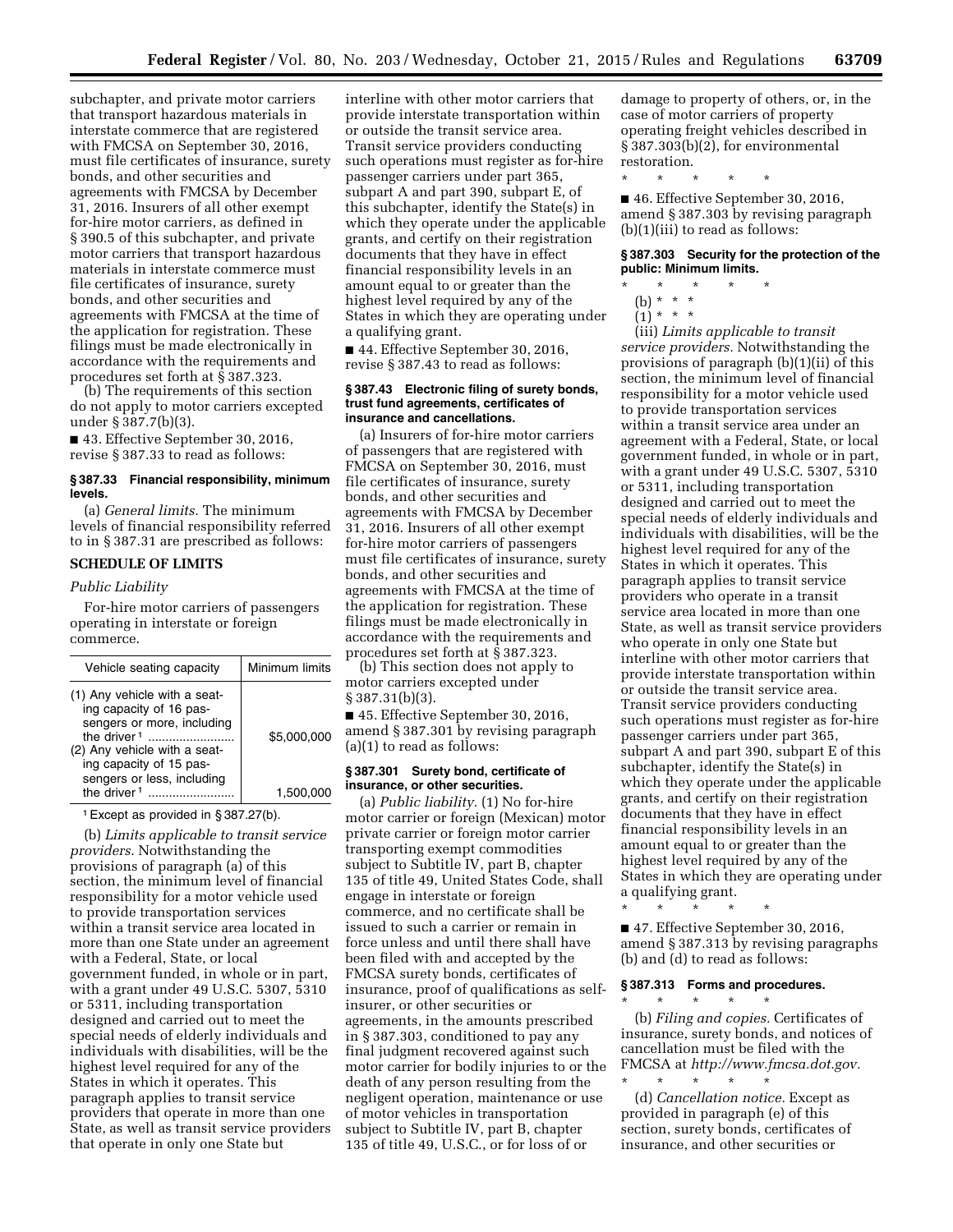agreements shall not be cancelled or withdrawn until 30 days after written notice has been submitted to *[http://](http://www.fmcsa.dot.gov) [www.fmcsa.dot.gov](http://www.fmcsa.dot.gov)* on the prescribed form (Form BMC–35, Notice of Cancellation Motor Carrier Policies of Insurance under 49 U.S.C. 13906, and BMC–36, Notice of Cancellation Motor Carrier and Broker Surety Bonds, as appropriate) by the insurance company, surety or sureties, motor carrier, broker or other party thereto, as the case may be, which period of thirty (30) days shall commence to run from the date such notice on the prescribed form is filed with FMCSA at *[http://](http://www.fmcsa.dot.gov) [www.fmcsa.dot.gov.](http://www.fmcsa.dot.gov)* 

\* \* \* \* \*

■ 48. Effective September 30, 2016, revise § 387.323 to read as follows:

#### **§ 387.323 Electronic filing of surety bonds, trust fund agreements, certificates of insurance and cancellations.**

(a) Insurers must electronically file forms BMC 34, BMC 35, BMC 36, BMC 82, BMC 83, BMC 84, BMC 85, BMC 91, and BMC 91X in accordance with the requirements and procedures set forth in paragraphs (b) through (d) of this section.

(b) Each insurer must obtain authorization to file electronically by registering with the FMCSA. An individual account number and password for computer access will be issued to each registered insurer.

(c) Filings must be transmitted online via the Internet at *[http://](http://www.fmcsa.dot.gov) [www.fmcsa.dot.gov.](http://www.fmcsa.dot.gov)* 

(d) All registered insurers agree to furnish upon request to the FMCSA a copy of any policy (or policies) and all certificates of insurance, endorsements, surety bonds, trust fund agreements, proof of qualification to self-insure or other insurance filings.

■ 49. Effective September 30, 2016, revise § 387.403 to read as follows:

#### **§ 387.403 General requirements.**

(a) *Cargo.* A household goods freight forwarder may not operate until it has filed with FMCSA an appropriate surety bond, certificate of insurance, qualifications as a self-insurer, or other securities or agreements, in the amounts prescribed at § 387.405, for loss of or damage to household goods.

(b) *Public liability.* A freight forwarder may not perform transfer, collection, or delivery service until it has filed with the FMCSA an appropriate surety bond, certificate of insurance, qualifications as a self-insurer, or other securities or agreements, in the amounts prescribed at § 387.405, conditioned to pay any final judgment recovered against such freight forwarder for bodily injury to or

the death of any person, or loss of or damage to property (except cargo) of others, or, in the case of freight vehicles described at § 387.303(b)(2), for environmental restoration, resulting from the negligent operation, maintenance, or use of motor vehicles operated by or under its control in performing such service.

(c) *Surety bond or trust fund.* A freight forwarder must have a surety bond or trust fund in effect. The FMCSA will not issue a freight forwarder license until a surety bond or trust fund for the full limit of liability prescribed in § 387.405 is in effect. The freight forwarder license shall remain valid or effective only as long as a surety bond or trust fund remains in effect and ensures the financial responsibility of the freight forwarder. The requirements applicable to property broker surety bonds and trust funds in § 387.307 shall apply to the surety bond or trust fund required by this paragraph.

■ 50. Effective September 30, 2016, amend § 387.413 by revising paragraph (b) to read as follows:

### **§ 387.413 Forms and procedures.**

\* \* \* \* \* (b) *Procedure.* Certificates of insurance, surety bonds, and notices of cancellation must be electronically filed with the FMCSA.

\* \* \* \* \* ■ 51. Effective September 30, 2016, revise § 387.419 to read as follows:

## **§ 387.419 Electronic filing of surety bonds, certificates of insurance and cancellations.**

Insurers must electronically file certificates of insurance, surety bonds, and other securities and agreements and notices of cancellation in accordance with the requirements and procedures set forth at § 387.323.

# **PART 390—FEDERAL MOTOR CARRIER SAFETY REGULATIONS; GENERAL**

■ 52. Effective September 30, 2016, the authority citation for part 390 is revised to read as follows:

**Authority:** 49 U.S.C. 504, 508, 13301, 13902, 13908, 31132, 31133, 31136, 31144, 31151, 31502, 31504; sec. 114, Pub. L. 103– 311, 108 Stat. 1673, 1677; sec. 212, 217, Pub. L. 106–159, 113 Stat. 1748, 1767, 1773; sec. 229 Pub. L. 106–159 (as transferred by sec. 4114 and amended by secs. 4130–4132, Pub. L. 109–59, 119 Stat. 1144, 1726, 1743–44); sec. 32101(d) and 32934, Pub. L. 112–141, 126 Stat. 405, 778, 830; sec. 2, Pub. L. 113– 125, 128 Stat. 1388, and 49 CFR 1.81, 1.81a, and 1.87.

### **§ 390.3 [Amended]**

■ 53. Effective October 21, 2015, amendatory instruction #1 from the correction to § 390.3 published at 78 FR 63100 (October 23, 2013) is withdrawn.

■ 54. Effective September 30, 2016, revise § 390.3 to read as follows:

### **§ 390.3 General applicability.**

(a) The rules in subchapter B of this chapter are applicable to all employers, employees, and commercial motor vehicles that transport property or passengers in interstate commerce.

(b) The rules in part 383 of this chapter, Commercial Driver's License Standards; Requirements and Penalties, are applicable to every person who operates a commercial motor vehicle, as defined in § 383.5 of this subchapter, in interstate or intrastate commerce and to all employers of such persons.

(c) The rules in part 387 of this chapter, Minimum Levels of Financial Responsibility for Motor Carriers, are applicable to motor carriers as provided in §§ 387.3 or 387.27 of this chapter.

(d) *Additional requirements.* Nothing in subchapter B of this chapter shall be construed to prohibit an employer from requiring and enforcing more stringent requirements relating to safety of operation and employee safety and health.

(e) *Knowledge of and compliance with the regulations.* (1) Every employer shall be knowledgeable of and comply with all regulations contained in this subchapter that are applicable to that motor carrier's operations.

(2) Every driver and employee involved in motor carrier operations shall be instructed regarding, and shall comply with, all applicable regulations contained in this subchapter.

(3) All motor vehicle equipment and accessories required by this chapter shall be maintained in compliance with all applicable performance and design criteria set forth in this subchapter.

(f) *Exceptions.* Unless otherwise specifically provided, the rules in this subchapter do not apply to—

(1) All school bus operations as defined in § 390.5 except for the provisions of §§ 391.15(e) and (f), 392.80, and 392.82 of this chapter;

(2) Transportation performed by the Federal government, a State, or any political subdivision of a State, or an agency established under a compact between States that has been approved by the Congress of the United States;

(3) The occasional transportation of personal property by individuals not for compensation and not in the furtherance of a commercial enterprise;

(4) The transportation of human corpses or sick and injured persons;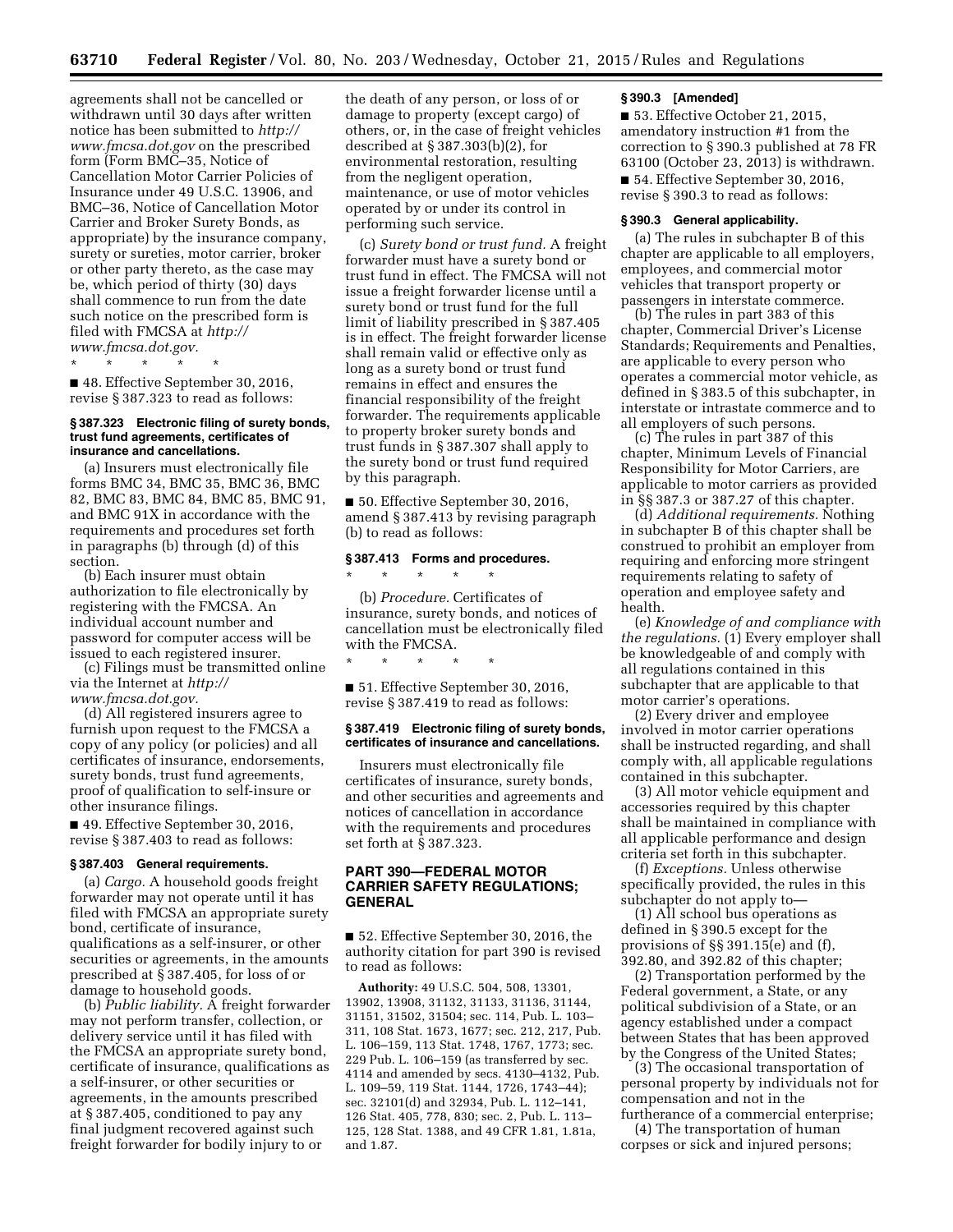(5) The operation of fire trucks and rescue vehicles while involved in emergency and related operations;

(6) The operation of commercial motor vehicles designed or used to transport between 9 and 15 passengers (including the driver), not for direct compensation, provided the vehicle does not otherwise meet the definition of a commercial motor vehicle, except for the provisions of §§ 391.15(e) and (f), 392.80, and 392.82, and except that motor carriers operating such vehicles are required to comply with §§ 390.15, 390.21(a) and (b)(2), 390.201 and 390.205.

(7) Either a driver of a commercial motor vehicle used primarily in the transportation of propane winter heating fuel or a driver of a motor vehicle used to respond to a pipeline emergency, if such regulations would prevent the driver from responding to an emergency condition requiring immediate response as defined in § 390.5.

(g) *Motor carriers that transport hazardous materials in intrastate commerce.* The rules in the following provisions of this subchapter apply to motor carriers that transport hazardous materials in intrastate commerce and to the motor vehicles that transport hazardous materials in intrastate commerce:

(1) Part 385, subparts A and E, for carriers subject to the requirements of § 385.403 of this subchapter.

(2) Part 386, Rules of Practice for Motor Carrier, Intermodal Equipment Provider, Broker, Freight Forwarder, and Hazardous Materials Proceedings, of this subchapter.

(3) Part 387, Minimum Levels of Financial Responsibility for Motor Carriers, to the extent provided in § 387.3 of this subchapter.

(4) Subpart E of this part, Unified Registration System, and § 390.21, Marking of CMVs, for carriers subject to the requirements of § 385.403 of this subchapter. Intrastate motor carriers operating prior to January 1, 2005, are excepted from § 390.201.

(h) *Intermodal equipment providers.*  The rules in the following provisions of this subchapter apply to intermodal equipment providers:

(1) Subpart F, Intermodal Equipment Providers, of Part 385, Safety Fitness Procedures.

(2) Part 386, Rules of Practice for Motor Carrier, Intermodal Equipment Provider, Broker, Freight Forwarder, and Hazardous Materials Proceedings.

(3) Part 390, Federal Motor Carrier Safety Regulations; General, except § 390.15(b) concerning accident registers.

(4) Part 393, Parts and Accessories Necessary for Safe Operation.

(5) Part 396, Inspection, Repair, and Maintenance.

(i) *Brokers.* The rules in the following provisions of this subchapter apply to brokers that are required to register with the Agency pursuant to 49 U.S.C. chapter 139.

(1) Part 371, Brokers of Property. (2) Part 386, Rules of Practice for Motor Carrier, Intermodal Equipment Provider, Broker, Freight Forwarder, and Hazardous Materials Proceedings.

(3) Part 387, Minimum Levels of Financial Responsibility for Motor Carriers, to the extent provided in subpart C of that part.

(4) Subpart E of this part, Unified Registration System.

(j) *Freight forwarders.* The rules in the following provisions of this subchapter apply to freight forwarders that are required to register with the Agency pursuant to 49 U.S.C. chapter 139.

(1) Part 386, Rules of Practice for Motor Carrier, Intermodal Equipment Provider, Broker, Freight Forwarder, and Hazardous Materials Proceedings.

(2) Part 387, Minimum Levels of Financial Responsibility for Motor Carriers, to the extent provided in subpart D of that part.

(3) Subpart E of this part, Unified Registration System.

(k) *Cargo tank facilities.* The rules in subpart E of this part, Unified Registration System, apply to each cargo tank and cargo tank motor vehicle manufacturer, assembler, repairer, inspector, tester, and design certifying engineer that is subject to registration requirements under 49 CFR 107.502 and 49 U.S.C. 5108.

■ 55. Effective September 30, 2016, amend § 390.5 by revising the definition of ''Exempt motor carrier'' to read as follows:

### **§ 390.5 Definitions.**

\* \* \* \* \* *Exempt motor carrier* means a person engaged in transportation exempt from economic regulation by the Federal Motor Carrier Safety Administration (FMCSA) under 49 U.S.C. chapter 135 but subject to the safety regulations set forth in this subchapter.

■ 56. Effective September 30, 2016, revise § 390.19 to read as follows:

\* \* \* \* \*

### **§ 390.19 Motor carrier identification reports for certain Mexico-domiciled motor carriers.**

(a) *Applicability.* A Mexico-domiciled motor carrier requesting authority to provide transportation of property or passengers in interstate commerce

between Mexico and points in the United States beyond the municipalities and commercial zones along the United States-Mexico international border must file Form MCS–150 with FMCSA as follows:

(b) *Filing schedule.* Each motor carrier must file the appropriate form under paragraph (a) of this section at the following times:

(1) Before it begins operations; and (2) Every 24 months, according to the following schedule:

| USDOT No. ending in                  | Must file by<br>last day of                                                                              |
|--------------------------------------|----------------------------------------------------------------------------------------------------------|
| 2<br>з<br>4<br>5<br>6<br>7<br>8<br>9 | January.<br>February.<br>March.<br>April.<br>May.<br>June.<br>July.<br>August.<br>September.<br>October. |

(3) If the next-to-last digit of its USDOT Number is odd, the motor carrier shall file its update in every oddnumbered calendar year. If the next-tolast digit of the USDOT Number is even, the motor carrier shall file its update in every even-numbered calendar year.

(4) A person that fails to complete biennial updates to the information pursuant to paragraph (b)(2) of this section is subject to the penalties prescribed in 49 U.S.C. 521(b)(2)(B) or 49 U.S.C. 14901(a), as appropriate, and deactivation of its USDOT Number.

(c) *Availability of forms.* The Form MCS–150 and complete instructions are available from the FMCSA Web site at *[http://www.fmcsa.dot.gov/urs;](http://www.fmcsa.dot.gov/urs)* from all FMCSA Service Centers and Division offices nationwide; or by calling 1–800– 832–5660.

(d) *Where to file.* The Form MCS–150 must be filed with the FMCSA Office of Registration and Safety Information. The form may be filed electronically according to the instructions at the Agency's Web site, or it may be sent to Federal Motor Carrier Safety Administration, Office of Registration and Safety Information, MC–RS 1200 New Jersey Avenue SE., Washington, DC 20590.

(e) *Special instructions.* A motor carrier should submit the Form MCS– 150 along with its application for operating authority (OP–1(MX)), to the appropriate address referenced on that form, or may submit it electronically or by mail separately to the address mentioned in paragraph (d) of this section.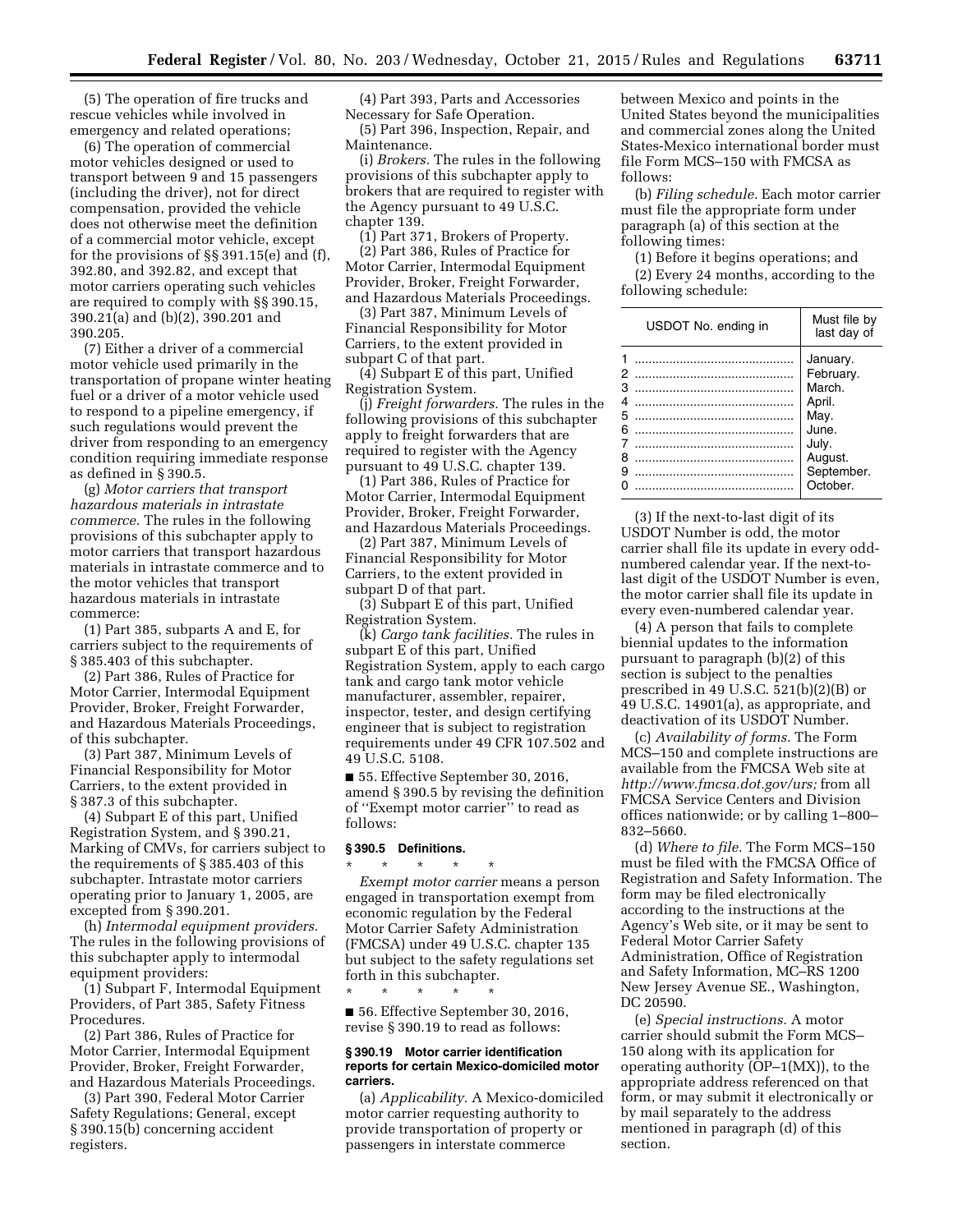(f) Only the legal name or a single trade name of the motor carrier may be used on the Form MCS–150.

(g)(1) A motor carrier that fails to file the Form MCS–150 or furnishes misleading information or makes false statements upon the form, is subject to the penalties prescribed in 49 U.S.C. 521(b)(2)(B).

(2) A motor carrier that fails to update the Form MCS–150 as required in paragraph (b) will have its USDOT Number deactivated and will be prohibited from conducting transportation.

(h)(1) Upon receipt and processing of the form described in paragraph (a) of this section, FMCSA will issue the motor carrier or intermodal equipment provider an identification number (USDOT Number).

(2) A Mexico-domiciled motor carrier seeking to provide transportation of property or passengers in interstate commerce between Mexico and points in the United States beyond the municipalities and commercial zones along the United States-Mexico international border must pass the preauthorization safety audit under § 365.507 of this subchapter. The Agency will not issue a USDOT Number until expiration of the protest period provided in § 365.115 of this chapter or—if a protest is received–after FMCSA denies or rejects the protest.

(3) The motor carrier must display the USDOT Number on each self-propelled CMV, as defined in § 390.5, along with the additional information required by § 390.21.

■ 57. Effective September 30, 2016, amend § 390.21 by revising paragraph (b)(1) to read as follows:

### **§ 390.21 Marking of self-propelled CMVs and intermodal equipment.**

- \* \* \* \* \*
- (b) \* \* \*

(1) The legal name or a single trade name of the motor carrier operating the self-propelled CMV, as listed on the Form MCSA–1, the URS online application, or the motor carrier identification report (Form MCS–150) and submitted in accordance with § 390.201 or § 390.19, as appropriate.

\* \* \* \* \*

■ 58. Effective September 30, 2016, amend § 390.40 by revising paragraph (a) to read as follows:

**§ 390.40 What responsibilities do intermodal equipment providers have under the Federal Motor Carrier Safety Regulations (49 CFR parts 350–399)?** 

\* \* \* \* \*

(a) Identify its operations to the FMCSA by filing the Form MCSA–1 required by § 390.201. \* \* \* \* \*

■ 59. Effective December 12, 2015 until September 29, 2016, add a new subpart E consisting of § 390.T200 to read as follows:

# **Subpart E—URS Online Application**  Sec.

390.T200 USDOT Registration.

# **Subpart E—URS Online Application**

#### **§ 390.T200 USDOT Registration.**

(a) *Purpose.* This section establishes who must register with FMCSA using the Form MCSA–1, the URS online application, beginning on December 12, 2015 and continuing through September 29, 2016.

(b) *Applicability.* Notwithstanding any other provisions of this part or 49 CFR 385.305(b)(2), a new applicant private motor carrier or new applicant exempt for-hire motor carrier subject to the requirements of this subchapter must file Form MCSA–1 with FMCSA to identify its operations with the Federal Motor Carrier Safety Administration for safety oversight. Form MCSA–1 is the URS online application, and both the application and its instructions are available from the FMCSA Web site at *[http://www.fmcsa.dot.gov/urs.](http://www.fmcsa.dot.gov/urs)* 

(c) *Definition.* For purposes of this section, a ''new applicant'' is an entity applying for operating authority registration and a USDOT number who does not at the time of application have an active registration or USDOT, Motor Carrier (MC), Mexican owned or controlled (MX), or Freight Forwarder (FF) number, and who has never had an active registration or USDOT, MC, MX, or FF number.

(d) *Effective period.* This section is in effect from December 12, 2015, through September 29, 2016.

■ 60. Effective September 30, 2016,, revise subpart E, as published August 23, 2013 (78 FR 52654) to read as follows:

# **Subpart E—Unified Registration System**  Sec.

- 390.201 USDOT Registration.<br>390.203 PRISM State registrat PRISM State registration/biennial updates.
- 390.205 Special requirements for registration.<br>390.207 Other
- Other governing regulations.
- 390.209 Pre-authorization safety audit.

# **Subpart E—Unified Registration System**

# **§ 390.201 USDOT Registration.**

(a) *Purpose.* This section establishes who must register with FMCSA under

the Unified Registration System, the filing schedule, and general information pertaining to persons subject to the Unified Registration System registration requirements.

(b) *Applicability.* (1) Except as provided in paragraph (g) of this section, each motor carrier (including a private motor carrier, an exempt for-hire motor carrier, a non-exempt for-hire motor carrier, and a motor carrier of passengers that participates in a through ticketing arrangement with one or more interstate for-hire motor carriers of passengers), intermodal equipment provider, broker and freight forwarder subject to the requirements of this subchapter must file Form MCSA–1, the URS online application, with FMCSA to:

(i) Identify its operations with the Federal Motor Carrier Safety Administration for safety oversight, as applicable;

(ii) Obtain operating authority required under 49 U.S.C. chapter 139, as applicable; and

(iii) Obtain a hazardous materials safety permit as required under 49 U.S.C. 5109, as applicable.

(2) A cargo tank and cargo tank motor vehicle manufacturer, assembler, repairer, inspector, tester, and design certifying engineer that is subject to registration requirements under 49 CFR 107.502 and 49 U.S.C. 5108 must satisfy those requirements by electronically filing Form MCSA–1, the URS online application, with FMCSA.

(c) *General.* (1)(i) A person that fails to file Form MCSA–1, the URS online application, pursuant to paragraph (d)(1) of this section is subject to the penalties prescribed in 49 U.S.C. 521(b)(2)(B) or 49 U.S.C. 14901(a), as appropriate.

(ii) A person that fails to complete biennial updates to the information pursuant to paragraph (d)(2) of this section is subject to the penalties prescribed in 49 U.S.C.  $\overline{5}21(b)(2)(B)$  or 49 U.S.C. 14901(a), as appropriate, and deactivation of its USDOT Number.

(iii) A person that furnishes misleading information or makes false statements upon Form MCSA–1, the URS online application, is subject to the penalties prescribed in 49 U.S.C. 521(b)(2)(B), 49 U.S.C. 14901(a) or 49 U.S.C. 14907, as appropriate.

(2) Upon receipt and processing of Form MCSA–1, the URS online application, FMCSA will issue the applicant an inactive identification number (USDOT Number). FMCSA will activate the USDOT Number after completion of applicable administrative filings pursuant to § 390.205(a), unless the applicant is subject to § 390.205(b).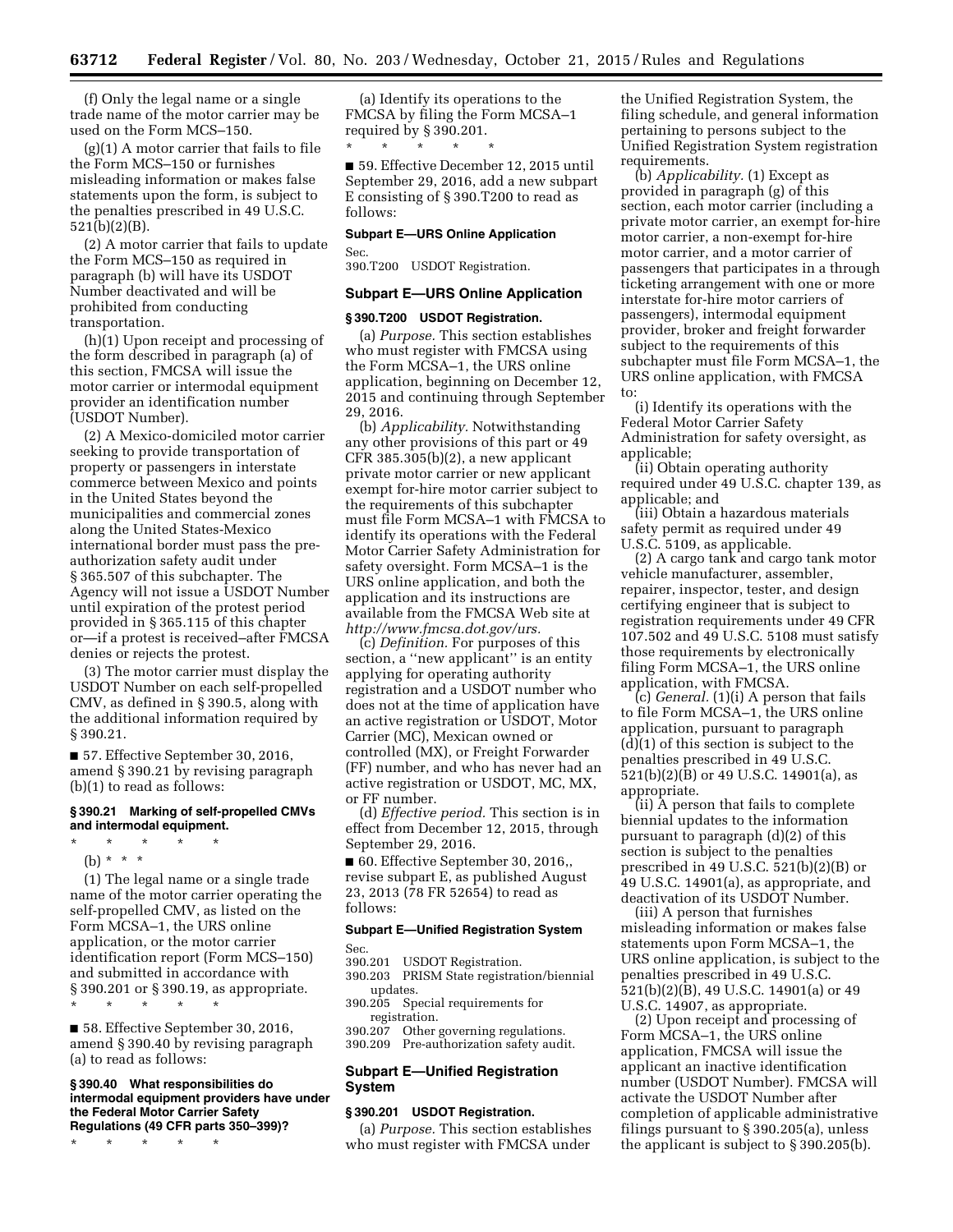An applicant may not begin operations nor mark a commercial motor vehicle with the USDOT Number until after the date of the Agency's written notice that the USDOT Number has been activated.

(3) The motor carrier must display a valid USDOT Number on each selfpropelled CMV, as defined in § 390.5, along with the additional information required by § 390.21.

(d) *Filing schedule.* Each person listed under § 390.201(b) must electronically file Form MCSA–1, the URS online application, at the following times:

(1) Before it begins operations; and

(2) Every 24 months as prescribed in paragraph (d)(3) of this section.

(3)(i) Persons assigned a USDOT Number must file an updated Form MCSA–1, the URS online application, every 24 months, according to the following schedule:

| USDOT No. ending in             | Must file by<br>last day<br>$of \frown$                                                                  |
|---------------------------------|----------------------------------------------------------------------------------------------------------|
| 2<br>з<br>4<br>5<br>6<br>8<br>9 | January.<br>February.<br>March.<br>April.<br>May.<br>June.<br>July.<br>August.<br>September.<br>October. |

(ii) If the next-to-last digit of its USDOT Number is odd, the person must file its update in every odd-numbered calendar year. If the next-to-last digit of the USDOT Number is even, the person must file its update in every evennumbered calendar year.

(4) *When there is a change in legal name, form of business, or address.* A registered entity must notify the Agency of a change in legal name, form of business, or address within 30 days of the change by filing an updated Form MCSA–1, the URS online application, reflecting the revised information. Notification of a change in legal name, form of business, or address does not relieve a registered entity from the requirement to file an updated Form MCSA–1 every 24 months in accordance with paragraph (d)(3) of this section.

(5) *When there is a transfer of operating authority.* (i) Both a person who obtains operating authority through a transfer, as defined in part 365, subpart D of this subchapter (transferee), and the person transferring its operating authority (transferor), must each notify the Agency of the transfer within 30 days of consummation of the transfer by filing:

(A) An updated Form MCSA–1, the URS online application, for the

transferor, and for the transferee, if the transferee had an existing USDOT Number at the time of the transfer; or

(B) A new Form MCSA–1, the URS online application, if the transferee did not have an existing USDOT Number at the time of the transfer.

(C) A copy of the operating authority that is being transferred.

(ii) Notification of a transfer of operating authority does not relieve a registered entity from the requirement to file an updated Form MCSA–1, the URS online application, every 24 months in accordance with paragraph (d)(3) of this section.

(e) *Availability of form.* Form MCSA– 1, the URS online application is available, including complete instructions, from the FMCSA Web site at *[http://www.fmcsa.dot.gov/urs.](http://www.fmcsa.dot.gov/urs)* 

(f) *Where to file.* Persons subject to the registration requirements under this subpart must electronically file Form MCSA–1, the URS online application, on the FMCSA Web site at *[http://](http://www.fmcsa.dot.gov/urs) [www.fmcsa.dot.gov/urs.](http://www.fmcsa.dot.gov/urs)* 

(g) *Exception.* The rules in this subpart do not govern the application by a Mexico-domiciled motor carrier to provide transportation of property or passengers in interstate commerce between Mexico and points in the United States beyond the municipalities and commercial zones along the United States-Mexico international border. The applicable procedures governing transportation by Mexico-domiciled motor carriers are provided in § 390.19.

# **§ 390.203 PRISM State registration/ biennial updates.**

(a) A motor carrier that registers its vehicles in a State that participates in the Performance and Registration Information Systems Management (PRISM) program (authorized under section 4004 of the Transportation Equity Act for the 21st Century [Public Law 105–178, 112 Stat. 107]) alternatively may satisfy the requirements set forth in § 390.201 by electronically filing all the required USDOT registration and biennial update information with the State according to its policies and procedures, provided the State has integrated the USDOT registration/update capability into its vehicle registration program.

(b) If the State procedures do not allow a motor carrier to file the Form MCSA–1, the URS online application, or to submit updates within the period specified in § 390.201(d)(2), a motor carrier must complete such filings directly with FMCSA.

(c) A for-hire motor carrier, unless providing transportation exempt from the commercial registration

requirements of 49 U.S.C. chapter 139, must obtain operating authority as prescribed under § 390.201(b) and part 365 of this subchapter before operating in interstate commerce.

## **§ 390.205 Special requirements for registration.**

(a)(1) *General.* A person applying to operate as a motor carrier, broker, or freight forwarder under this subpart must make the additional filings described in paragraphs (a)(2) and (a)(3) of this section as a condition for registration under this subpart within 90 days of the date on which the application is filed:

(2) *Evidence of financial responsibility.* (i) A person that registers to conduct operations in interstate commerce as a for-hire motor carrier, a broker, or a freight forwarder must file evidence of financial responsibility as required under part 387, subparts C and D of this subchapter.

(ii) A person that registers to transport hazardous materials as defined in 49 CFR 171.8 (or any quantity of a material listed as a select agent or toxin in 42 CFR part 73) in interstate commerce must file evidence of financial responsibility as required under part 387, subpart C of this subchapter.

(3) *Designation of agent for service of process.* All motor carriers (both private and for-hire), brokers and freight forwarders required to register under this subpart must designate an agent for service of process (a person upon whom court or Agency process may be served) following the rules in part 366 of this subchapter:

(b) If an application is subject to a protest period, the Agency will not activate a USDOT Number until expiration of the protest period provided in § 365.115 of this subchapter or—if a protest is received—after FMCSA denies or rejects the protest, as applicable.

### **§ 390.207 Other governing regulations.**

(a) *Motor carriers.* (1) A motor carrier granted registration under this part must successfully complete the applicable New Entrant Safety Assurance Program as described in paragraphs (a)(1)(i) through (a)(1)(iii) of this section as a condition for permanent registration:

(i) A U.S.- or Canada-domiciled motor carrier is subject to the new entrant safety assurance program under part 385, subpart D, of this subchapter.

(ii) A Mexico-domiciled motor carrier is subject to the safety monitoring program under part 385, subpart B of this subchapter.

(iii) A Non-North America-domiciled motor carrier is subject to the safety